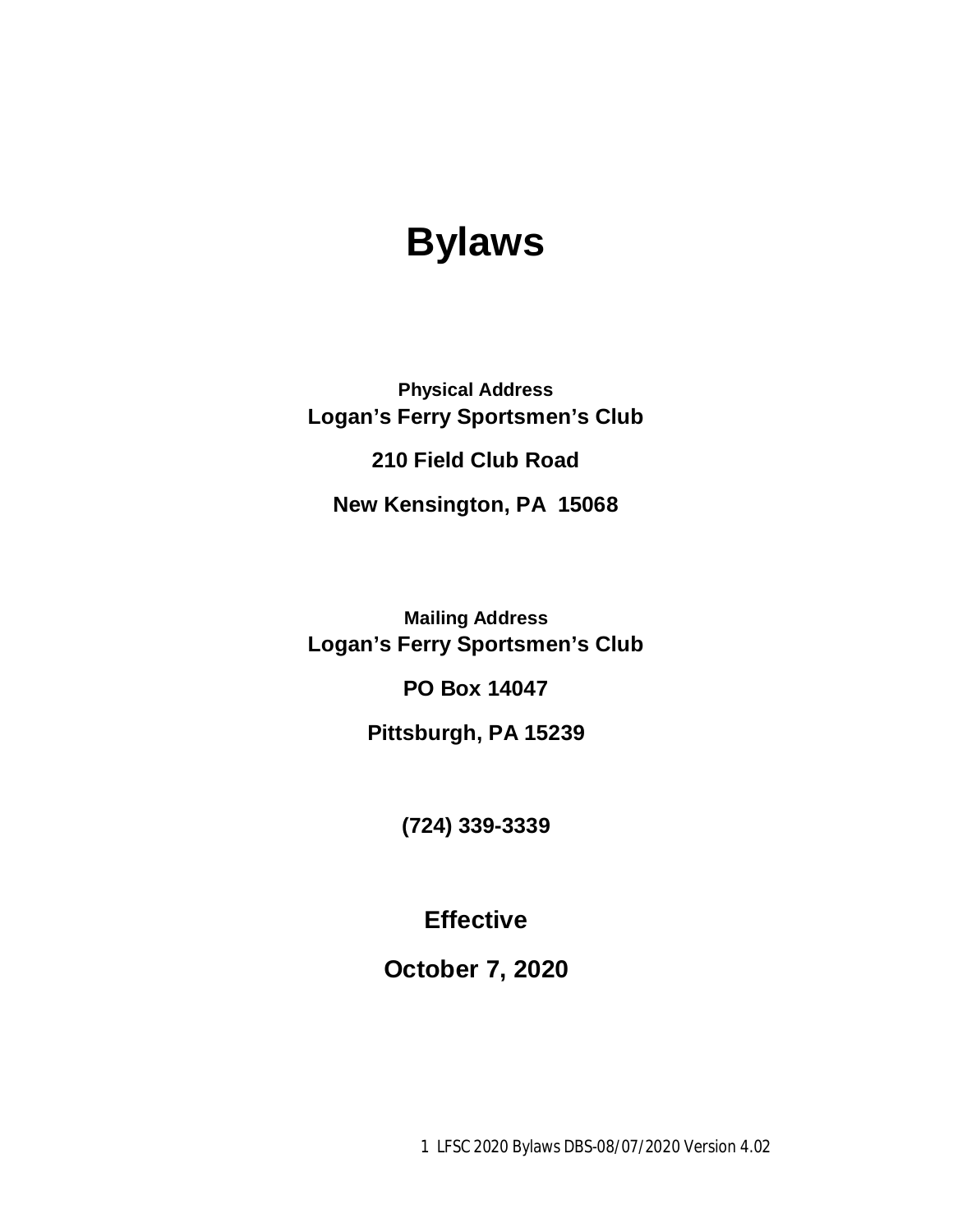## Contents

| All adult (18 and over) applicants for membership in this organization (LFSC) shall pay an<br>А.<br>initiation fee plus annual dues. Partial payments of initiation fees or dues shall not be<br>accepted unless authorized by the Executive Board. Initiation fees and dues structure shall be |
|-------------------------------------------------------------------------------------------------------------------------------------------------------------------------------------------------------------------------------------------------------------------------------------------------|
| Any Member having reached a designated age as defined in the Policies Document upon<br>В.<br>applying for membership renewal, may choose to pay annual reduced senior dues10                                                                                                                    |
| The Family Membership is defined as husband and wife, or two person's cohabitating as<br>C.<br>a couple, but not actually married, and their children under eighteen (18)) years of age or a                                                                                                    |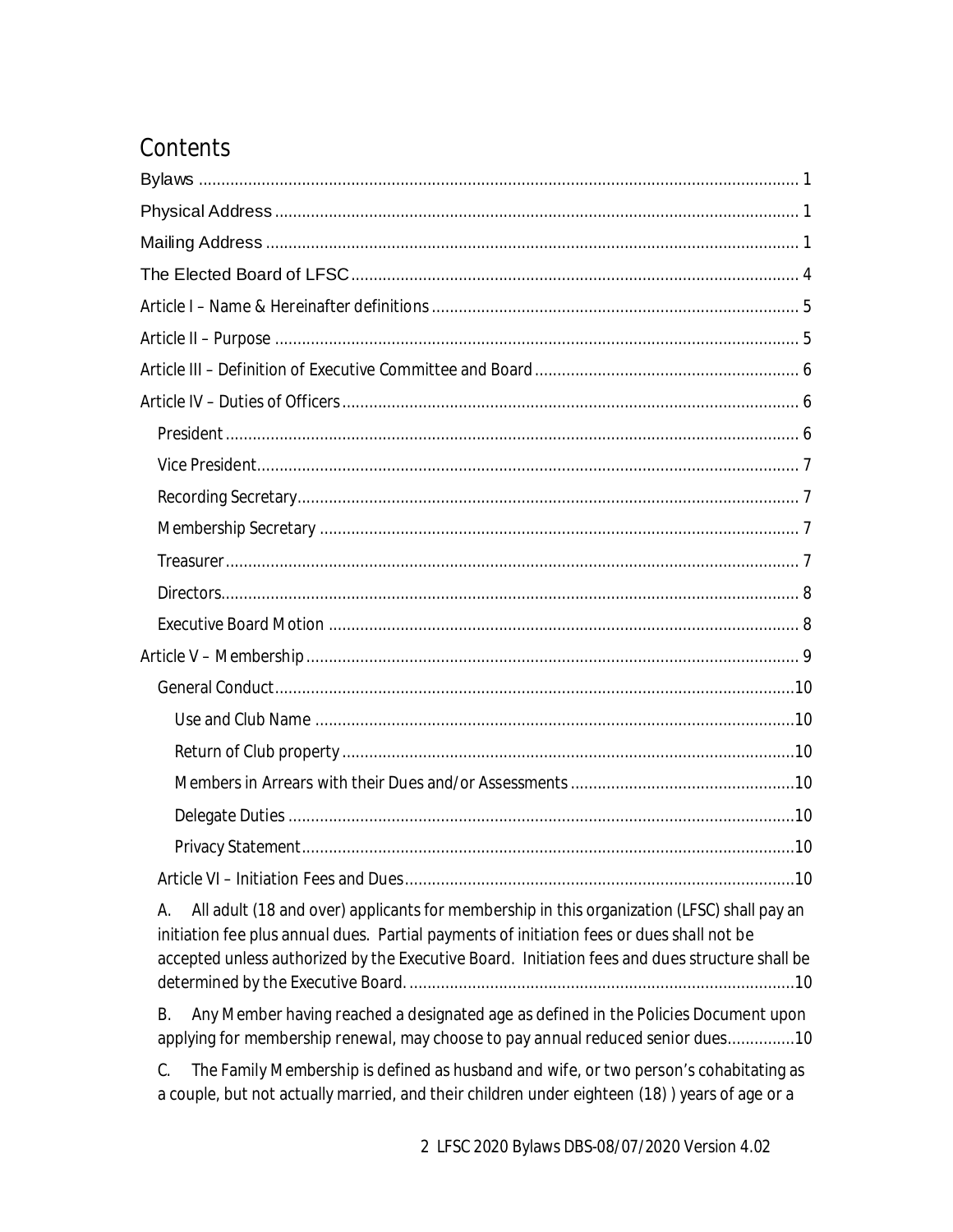| single parent and their children under eighteen (18) years of age. The children in the Family<br>Membership will have the same rights and privileges that any junior member of the Club has |
|---------------------------------------------------------------------------------------------------------------------------------------------------------------------------------------------|
|                                                                                                                                                                                             |
| Article VIII - Suspension, Expulsion, Disciplinary Action or Removal of an Executive Board                                                                                                  |
|                                                                                                                                                                                             |
|                                                                                                                                                                                             |
|                                                                                                                                                                                             |
|                                                                                                                                                                                             |
|                                                                                                                                                                                             |
|                                                                                                                                                                                             |
|                                                                                                                                                                                             |
|                                                                                                                                                                                             |
|                                                                                                                                                                                             |
|                                                                                                                                                                                             |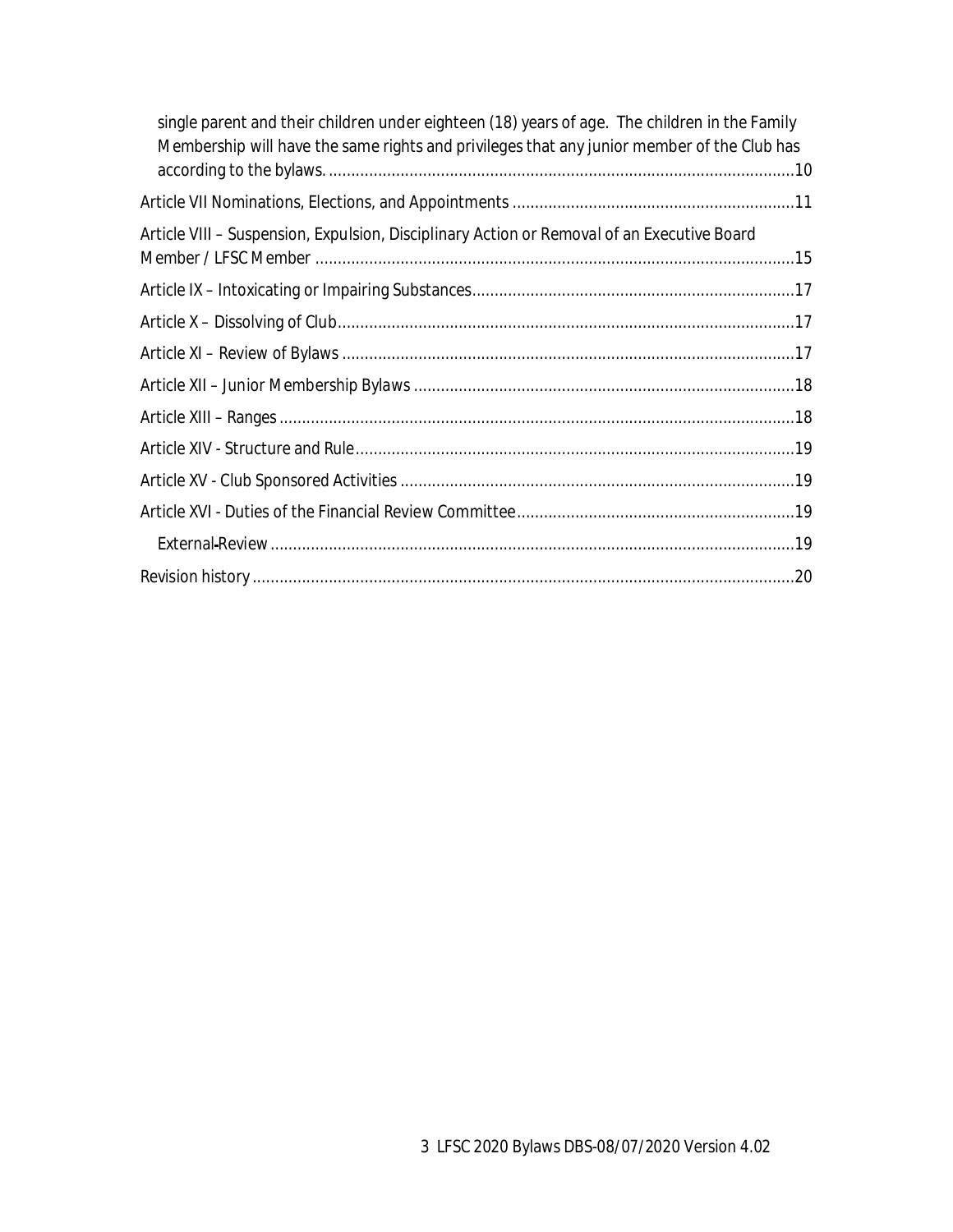### **The Elected Board of LFSC**

Will consist of, in the following order:

- 1. President
- 2. Vice President
- 3. Recording Secretary
- 4. Treasurer
- 5. Membership Secretary
- 6. Directors

A Board's duties shall be; to act in the best interest of the club and membership; to accept and carry out tasks assigned by the President or Executive Board; to engage with members and guests when safety infractions are observed and take appropriate action; to proactively engage with members to verify membership validity and take action when appropriate; to manage the Range and General Club Rules and make updates and changes when necessary.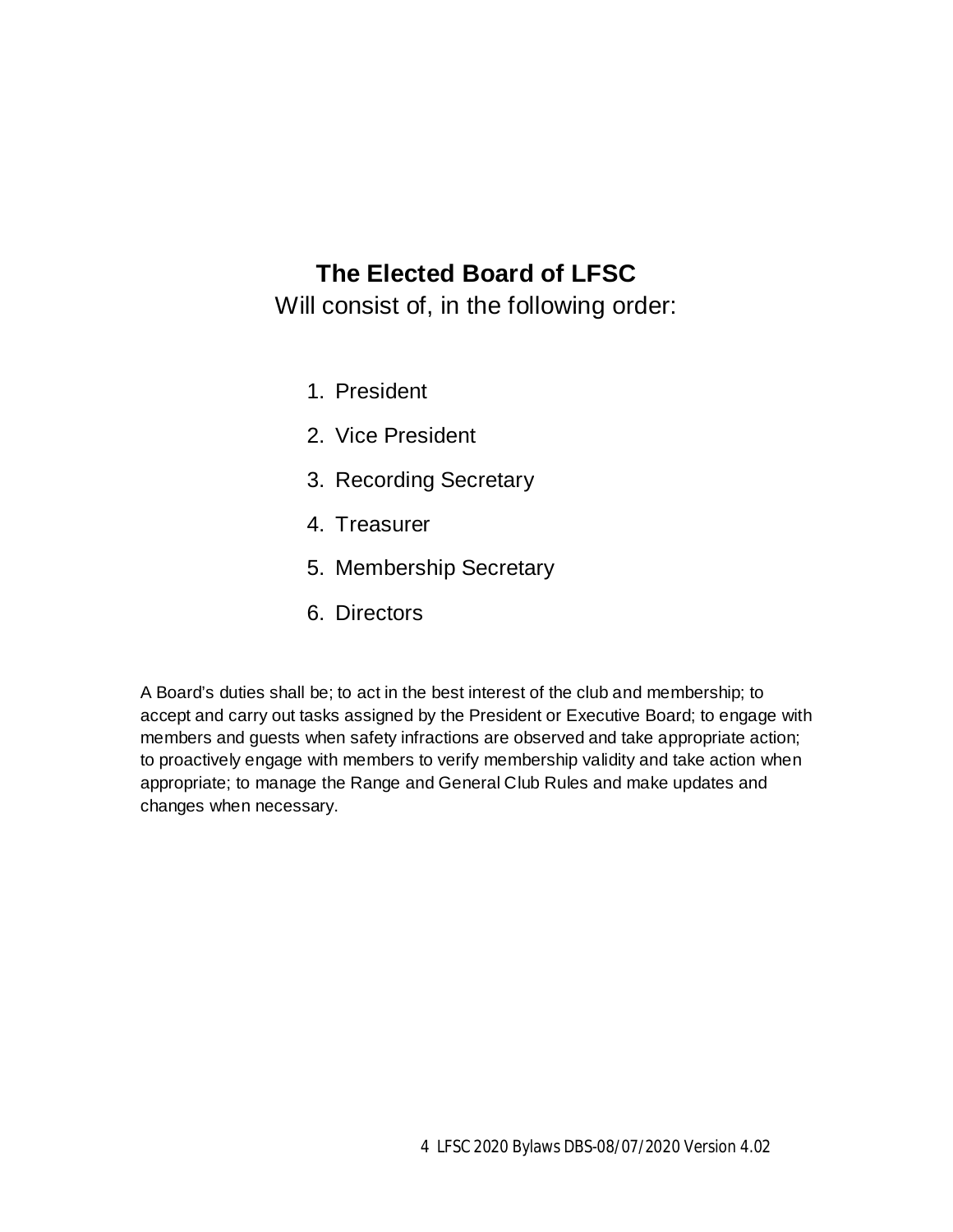### Article I – Name & Hereinafter definitions

The Name and Title of this organization is to be known as Logan's Ferry Sportsmen's Club, Inc. herein after referred to as LFSC.

The Logan's Ferry Sportsmen's Club Policies and Procedures Document shall be hereinafter referred to as the Policies Document

The Logan's Ferry Sportsmen's Club Financial Review Committee, shall be hereinafter referred to as the Review Committee

Article II – Purpose

The purpose of this organization is to promote and foster by all lawful means, the protection and conservation of our natural resources and wildlife in field, stream and forest. The encouragement of rifle, pistol and shotgun proficiency with a view toward a better knowledge of the safe handling and proper care of firearms as well as improved marksmanship through basic firearms instructions.

This organization shall be non-partisan in the support of legislation and policies for the protection of wildlife, our natural resources, hunting and fishing privileges and the right to keep and bear arms, good fellowship and ethics among sportsmen, the conduct of shoots and target practice with firearms. The organization shall promote good relationship among residents and sportsmen provide quarters for social enjoyment, pleasure and recreation for our members and to affiliate with such other district, county, state or national organizations whose purpose and objective is not contrary to those of this organization. We will not be part of any organization or group having as its purpose or one of its purposes the overthrow by force and violence of the Government of the United States or any of its political subdivisions.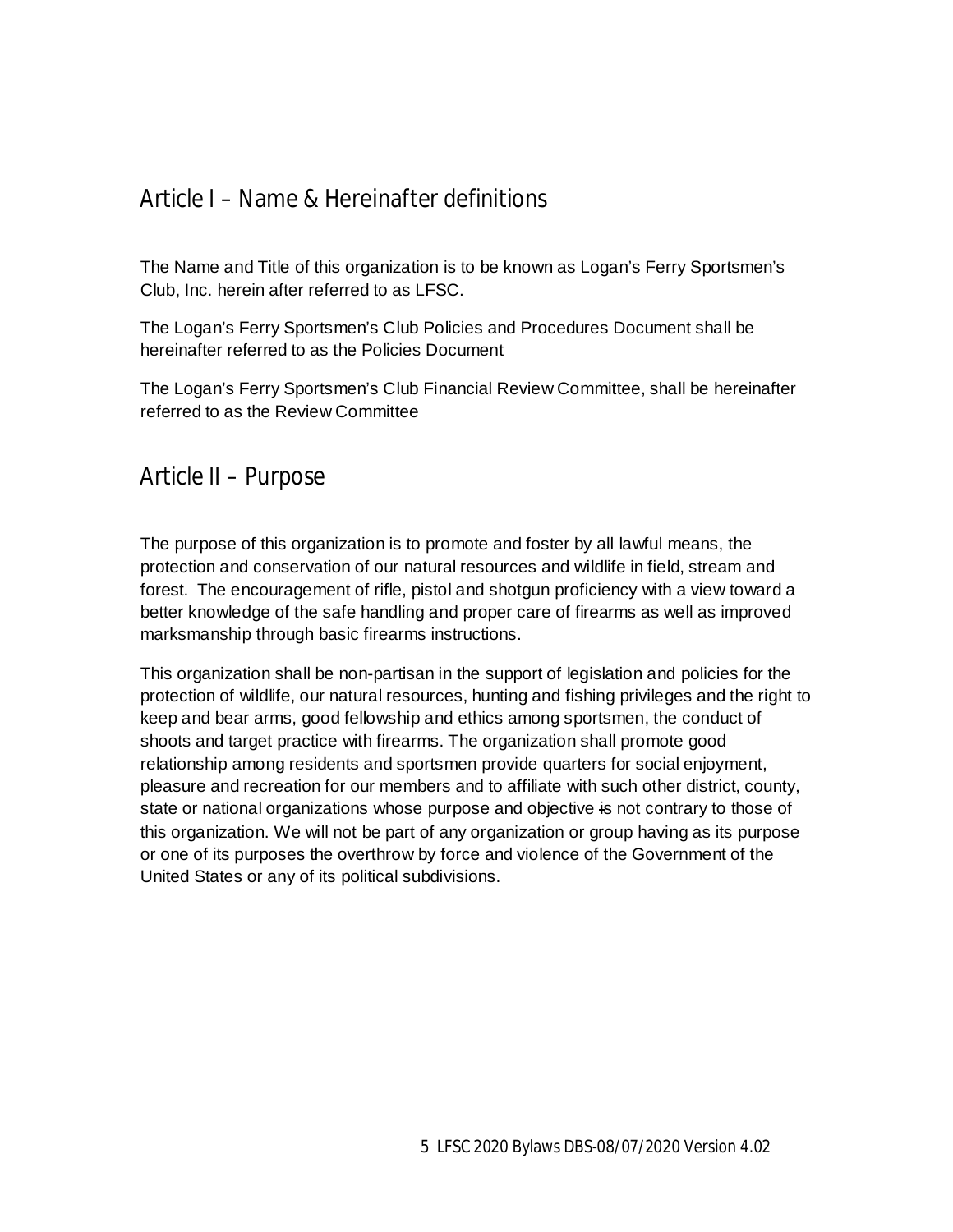### Article III – Definition of Executive Committee and Board

The election of Officers of this organization shall be as follows:

- A. President
- B. Vice President
- C. Recording Secretary
- D. Membership Secretary
- E. Treasurer
- F. Directors (5)

Article III Items A. through E. shall constitute the Executive Committee of LFSC.

Article III Items A. through F. shall constitute the Executive Board of LFSC.

Vacancies shall be filled if at all possible.

Who, acting together, shall constitute the Executive Board. The word "he" is to be considered as including all genders.

The organization must have an elected or designated acting President, Treasurer, and Recording Secretary at all times.

### Article IV – Duties of Officers

#### **President**

The President's duties shall be; to preside at all meetings of the Club and of the Executive Board To approve all non-customary expenditures; (Monthly and or routine expenses are excluded) to countersign all checks with the Treasurer; to appoint and remove members in good standing to all regular and special committees and designate one member as Chairman; to define their duties and call for a report of each Chairman at all regular meetings; to appoint members in good standings; to perform identified operational duties as needed on a temporary basis; to maintain order and rule on all points of order; to see to it that the will of the members is carried out.

He is a member ex-officio of all regular and special committees.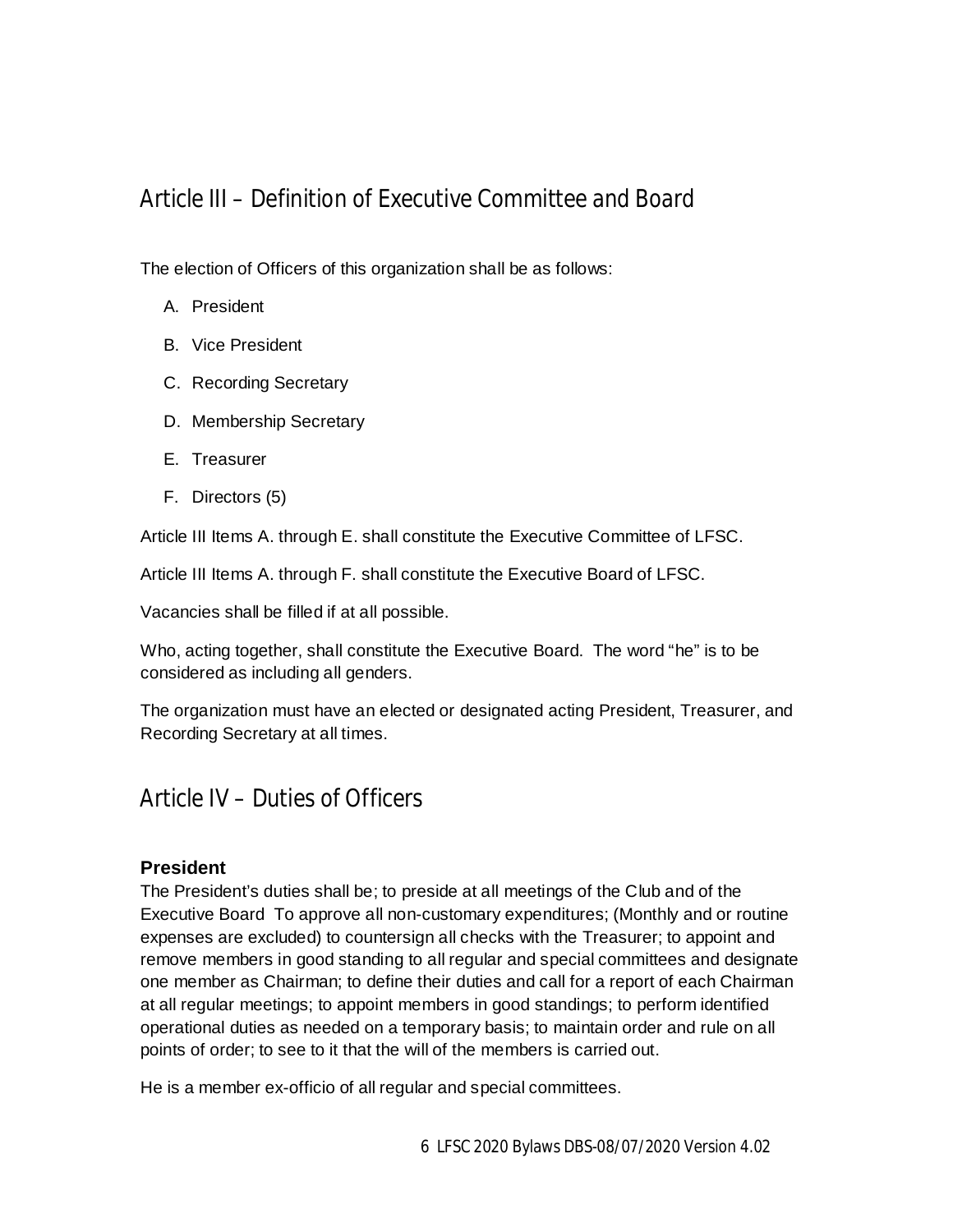#### **Vice President**

The Vice President in the absence of the President shall be; to preside and perform the duties of the President; to approve all non-customary expenditures.

He is authorized to countersign all checks with the Treasurer or President.

#### **Recording Secretary**

The Recording Secretary's duties shall be; to keep minutes of meetings including General and Executive Board/Committee Meetings; to take the roll call of Officers and record attendance; to read minutes of the previous meetings; to read important correspondence or summarize content to the body at regular meetings; to record all the proceedings but not the debate; to record the name of a member who introduces a motion and seconds to the motion; to take charge of all documents belonging to the organization when requested by the President; to call a meeting to order in the absence of the President and Vice President and to preside until the election of a Chairman protem, which should take place immediately.

#### **Membership Secretary**

The Membership Secretary duties shall be to: keep a record of all members with a breakdown by membership type defined in the Policies Document; keep a mailing list of members; send membership renewal forms; make provisions for collection of dues; collect all Initiation and Gate Key fees; turn over all collected monies to the Treasurer or President; keep a record of monies received by the Membership Secretary and passed to the Treasurer or President; report to the membership at each monthly business meeting, a numerical breakdown of the club membership by type as defined in the Policies Document.

#### **Treasurer**

The Treasurer's duties shall be; to receive any and all monies due from the Membership Secretary or from any other source and deposit said funds in an interest bearing account or accounts in the best interest of the Club, and approved by the organization; to keep bookkeeping records of such funds, to pay by check, countersigned by the President or any other authorized person; to pay bills from Officers and committee members only when authorized; and when receipts, vouchers, or other approved documentation for expenditures are attached; to disburse all monies as the organization may direct; to give a monthly financial report that includes total financial assets; to give a complete annual financial report in January, for the previous calendar year; to notify the Executive Board of any significant or relevant change in the financial status of the Club.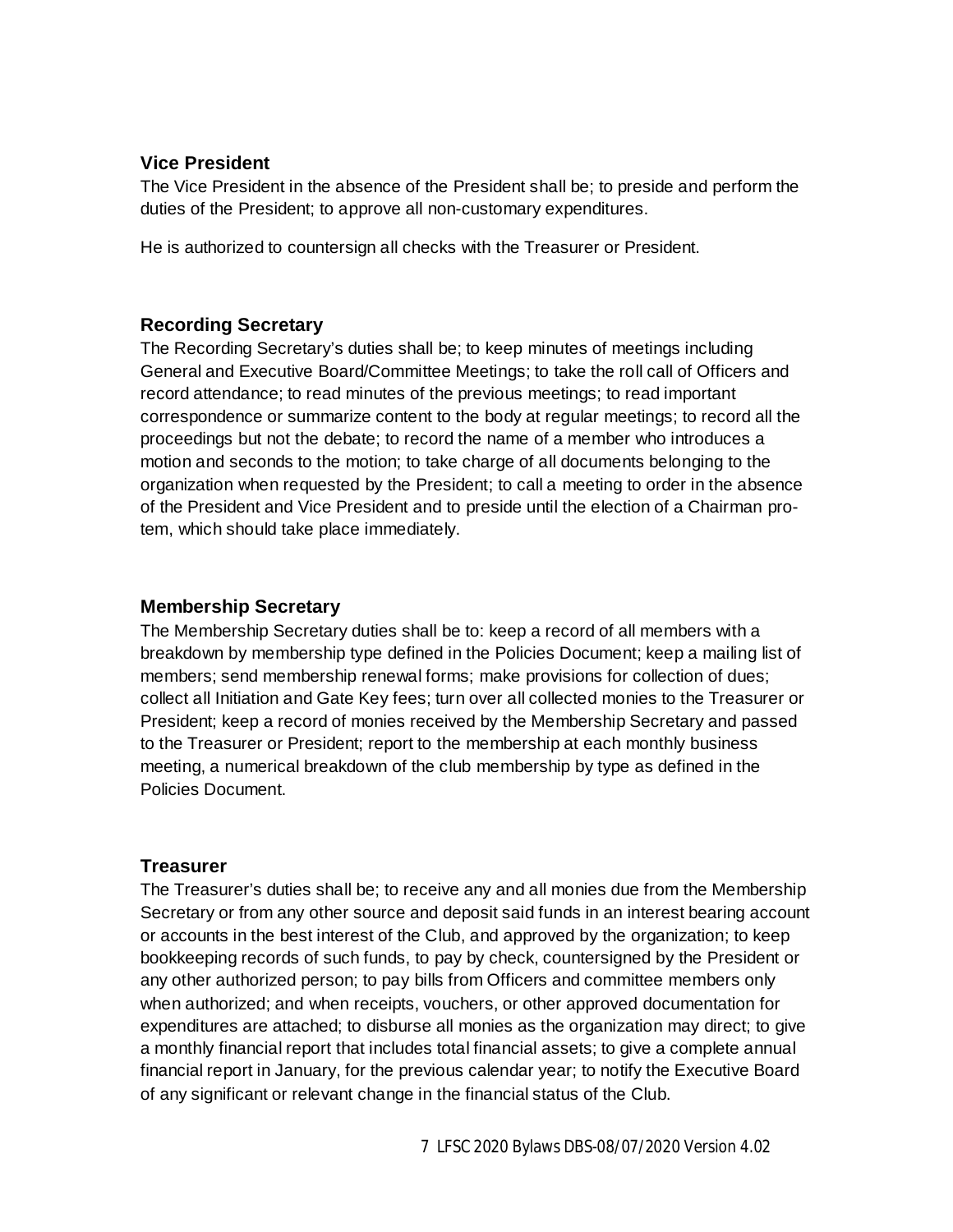#### **Directors**

A Director's duties shall be; to act in the best interest of the club and membership; to accept and carry out tasks assigned by the President or Executive Board; to perform any duties assigned to them individually by the Club's Policies Document.

The Executive Board shall transact routine business between meetings, and act in emergencies. All business transacted by the Executive Board shall be reported at the next business meeting. Any proposed capital improvement expenditure or equipment acquisition must be put to a vote of the body at the next general business meeting for approval prior to the board taking action.

#### **Executive Board Motion**

Any motion made in a general meeting that may need consideration in protecting the best interests of the Club, and not agreed to by any three members of the Executive Board present at that meeting will be referred to the full Executive Board for consideration. The aforesaid motion must be passed by a two-thirds (2/3) majority of the Executive Board members present at that meeting or by proxy vote. The results shall be disseminated to the membership prior to the start of the next general meeting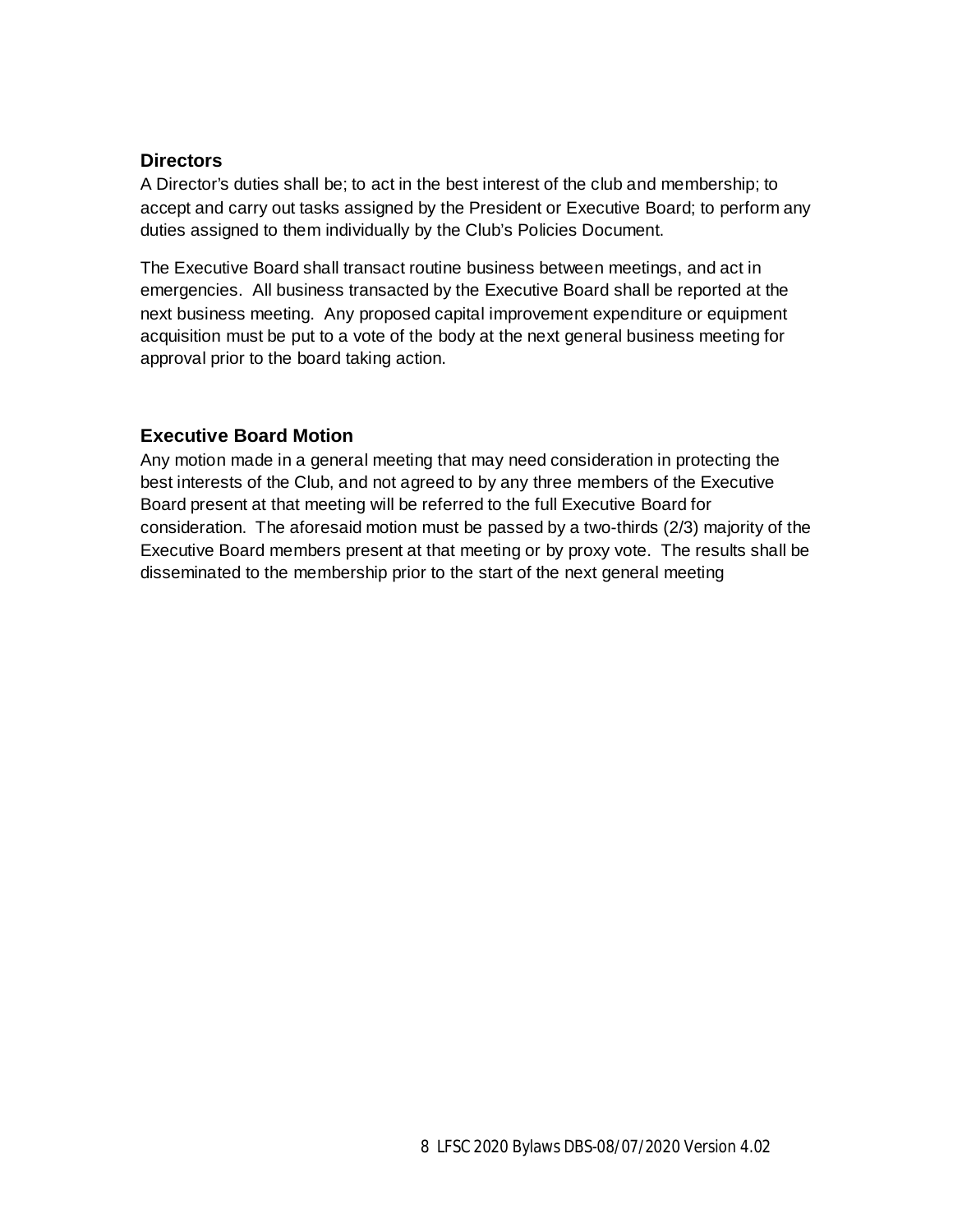### Article V – Membership

- A. Membership shall be open to any person whose interests correspond with Article II of these Bylaws. New memberships may be restricted for the good of the existing membership, and will be based on a majority vote of the Executive Board.
- B. No person shall be denied membership on the basis of race, creed, national origin or Religion.
- C. Membership cards cannot be transferred or loaned to any other person.
- D. Key cards are not transferable and are to be used only by the member or eligible Family Members to whom the key card is issued.
	- 1. New members shall purchase a key card when joining the club. Adult members in good standing must have a key card (one per household or membership). Key card is a one-time charge. There will be a charge for lost or damaged key card replacement. Key card fee is nonrefundable under any circumstances.
	- 2. Key cards shall be made inoperable for members that are not in good standing until payment of the current year's dues has been made.
	- 3. No Club keys or Club key cards shall be duplicated by members, unless explicitly authorized by the LFSC Executive Committee.
- E. Life members may be selected from the membership by the Executive Board. Club dedication and years of membership will be considered. A Life member is granted the waiver of their individual dues; for as long as the Life member chooses to continue as an LFSC member and renew their LFSC membership annually. The Life member dues waiver becomes effective on the renewal of membership for the year(s) after the Life member status is bestowed.
- F. Members shall act in the best interest of the club and membership as a whole. Members will abide by the LFSC Membership Oath found on the back of the Membership Card.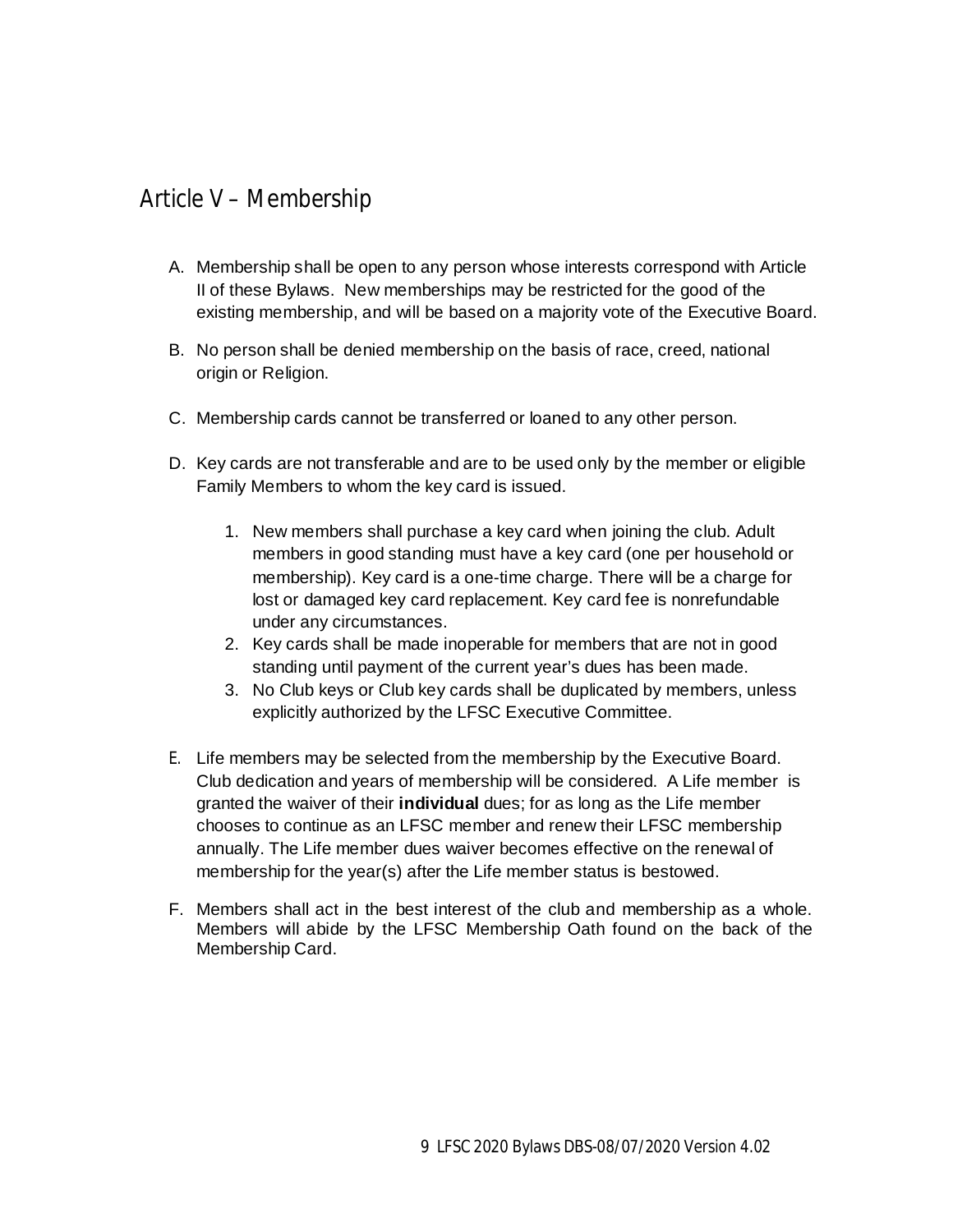#### **General Conduct**

#### *Use and Club Name*

No Officers, Directors, or members shall use the Club, its assets, its income nor its facilities for personal gain; nor use the Club name for any purpose or reason other than stating that they are a member, unless authorized to do so by the Executive Board and/or by the body at a regular meeting.

#### *Return of Club property*

All Officers and Directors, or any club member upon completion of their term of office, or upon resignation or suspension must return to the Club forthwith, all property, including restricted keys belonging to the Club.

#### *Members in Arrears with their Dues and/or Assessments*

Members have from October 1st to December 31st to pay their dues for the following year. They shall not be considered to be in good standing until such time as said dues are paid. After a date specified in the Policies Document any member who has not paid their annual dues must join as a new member.

#### *Delegate Duties*

Any delegate appointed or elected to represent this Club must carry out and vote the wishes as directed by the Club. All money collected from raffles, courses, Club activities or sale of Club property must be turned in to the Treasurer by the next regular business meeting.

#### *Privacy Statement*

Member's' private information shall not be duplicated, sold or shared with any individual or outside entity whatsoever. The Club may from time to time use this information to inform the membership of activities at the club.

### **Article VI – Initiation Fees and Dues**

- A. All adult (18 and over) applicants for membership in this organization (LFSC) shall pay an initiation fee plus annual dues. Partial payments of initiation fees or dues shall not be accepted unless authorized by the Executive Board. Initiation fees and dues structure shall be determined by the Executive Board.
- B. Any Member having reached a designated age as defined in the Policies Document upon applying for membership renewal, may choose to pay annual reduced senior dues
- C. The Family Membership is defined as husband and wife, or two person's cohabitating as a couple, but not actually married, and their children under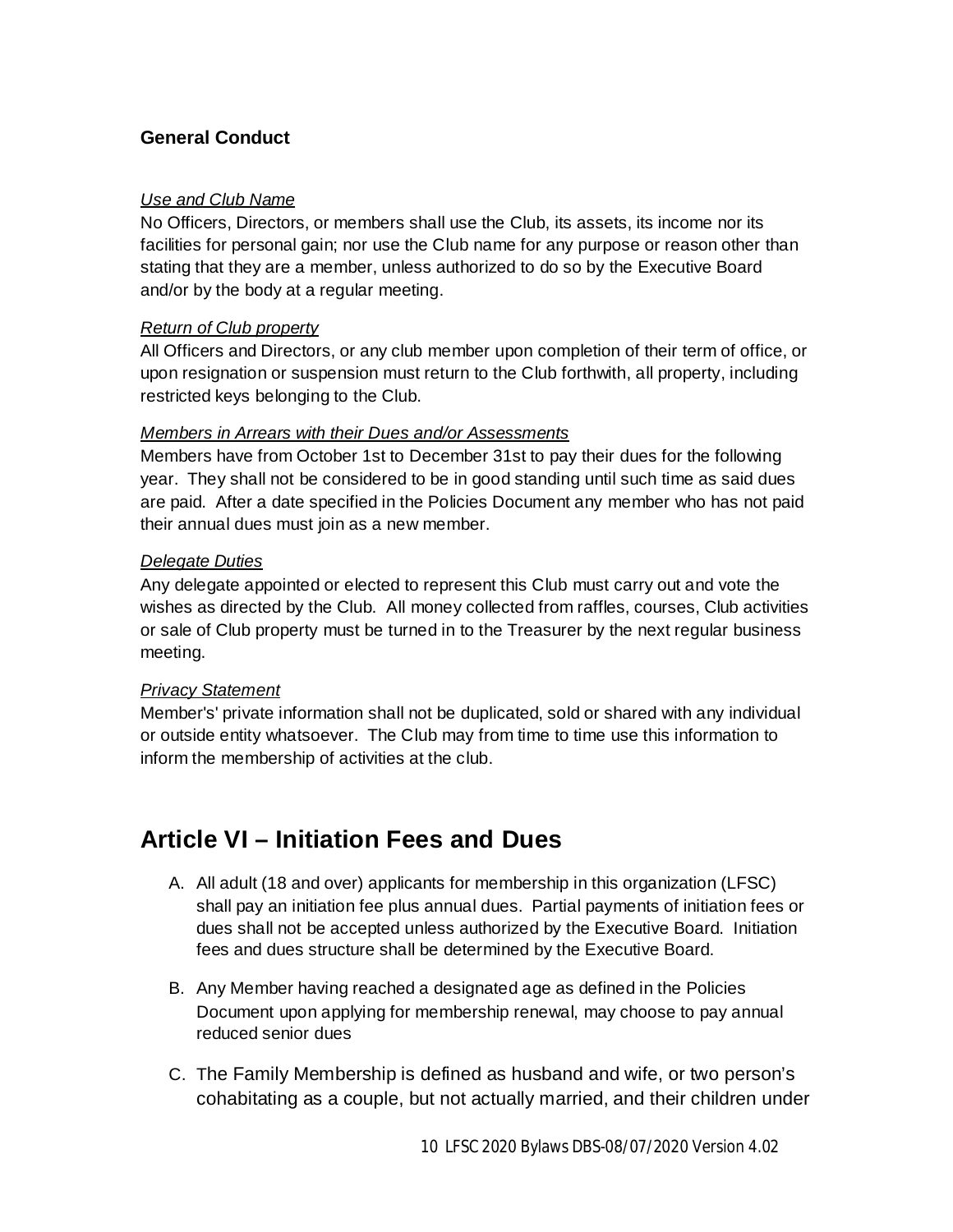eighteen (18) ) years of age or a single parent and their children under eighteen (18) years of age. The children in the Family Membership will have the same rights and privileges that any junior member of the Club has according to the bylaws.

### Article VII Nominations, Elections, and Appointments

A. Beginning in 2019, and each year before a year divisible by four 4) an thereafter, a Nominating Committee comprised of members of the Club shall be appointed by the President at the general meeting in the month of December. Five members shall be selected for the committee, none of whom shall include the sitting President in a voting capacity. The sitting President can, however, participate on the Nominating Committee in an ex officio capacity as sitting President. No member of the Nominating Committee can be nominated for office.

It shall be the duty of the Nominating Committee to vet the qualifications of candidates for the respective office for which they are nominated. To that end, the Nominating Committee shall draft and make available to all candidates an application for office that requests the information necessary for the Nominating Committee to evaluate the factors outlined herein below.

All candidates shall complete and submit an application to the Chairman of the Nominating Committee which specifies the office sought and otherwise provides the information requested on the application prepared by the Nominating Committee. All applications must be submitted by the General Meeting in January.

The entire Nominating Committee shall interview each candidate in person.

The Nominating Committee shall confirm that each nominee for office shall:

- 1. be a member in good standing, as confirmed by the Membership Secretary;
- 2. not be a junior member of the Club;
- 3. have attended at least 6 general meetings during the prior calendar year;
- 4. be available to regularly attend Executive Board and general meetings of the Club;
- 5. be readily available for contact by one or more of the following means of communication: landline, mobile phone, email or text and the Nominating Committee shall gather such contact information; and
- 6. not be related, married or in a relationship acting as a "couple" or reside together, with any other candidate seeking an Executive Board Position;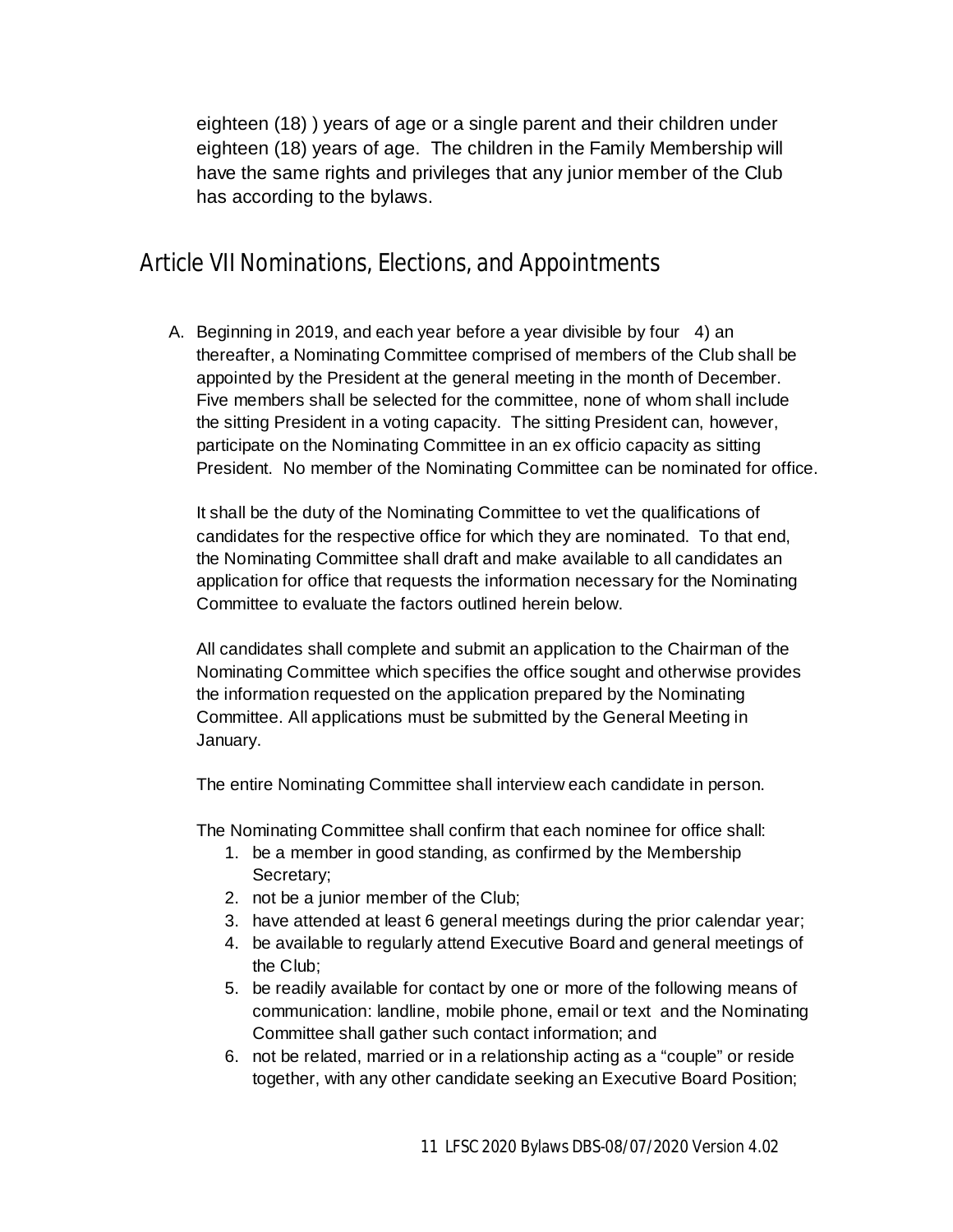The failure of any candidate to satisfy any of the above requirements shall disqualify that candidate from nomination for office.

The Nominating Committee shall also consider the following factors in vetting a candidate for office, however, the Nominating Committee shall not automatically qualify or disqualify a candidate for office based upon the response of the candidate.

- 1. The reasons for which the candidate is seeking office;
- 2. The candidate's goals, vision and/or objectives if elected to the office sought;
- 3. The relevant personal and/or professional experience and/or training for the office sought; and
- 4. The candidate's prior participation in Club sponsored activities.

Beginning in 2020; and each year divisible by four (4) thereafter, the Nominating Committee shall make its report at the general meeting for the month of February. The report shall list all nominees that the Nominating Committee recommends by a majority vote of the Nominating Committee for each office based upon the nomination process outlined herein above.

Beginning in 2020, and each year divisible by four (4) thereafter, all approved nominees must be present to accept or decline the nomination. Any approved nominee who cannot be in attendance and wishes to accept a nomination for one of the offices can do so by contacting the Nominating Committee. This notice must be in the hands of the Nominating Committee prior to commencement of the general meeting for the month of February.

B. Beginning in March of the year 2020 and for each year divisible by four (4) thereafter, the offices to be filled and their terms of office are:

President – four (4) year term

Vice President –four (4) year term

Recording Secretary –four (4) year term

Membership Secretary –four (4) year term

Treasurer –four (4) year term

Directors (5) –four (4) year term

C. In the month of February of years divisible by four (4), The President shall appoint an Election Committee consisting of a Judge of Election and two Tellers from the organization.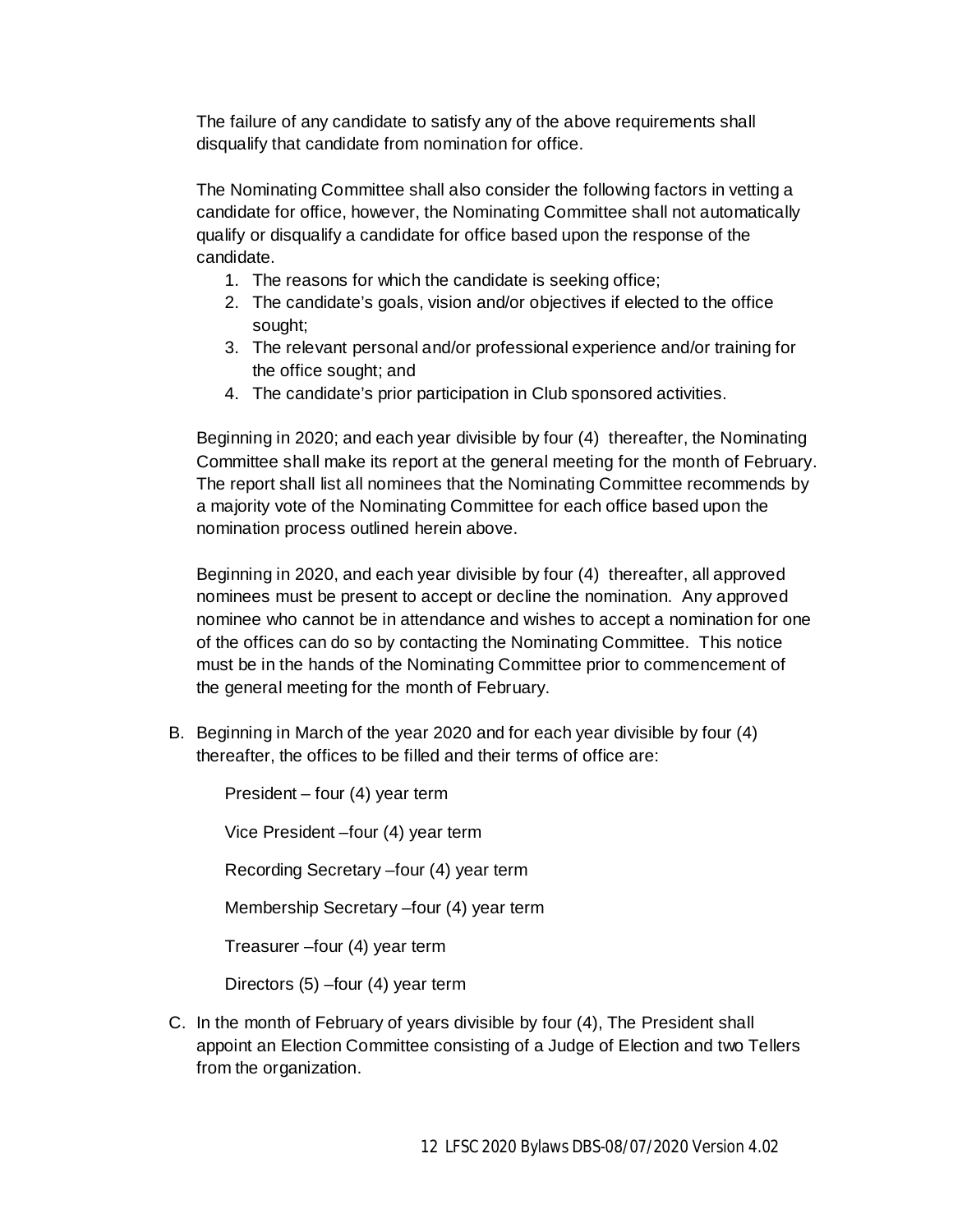Prior to the election the Election Committee shall print a ballot with names of all nominees and the office for which they have been nominated. The names of the nominees shall be placed on the ballot in alphabetical order.

During the election the Election Committee shall tally the votes of the various candidates for office and report their tally to the membership of the organization. The two Tellers will be responsible for monitoring the ballot box and stamping the membership cards. No Officer or candidate for office shall be Tellers or the Judge of Elections.

- D. This election shall be held at the general meeting for the month of March in even numbered years
- E. At the conclusion of the Incumbent President's term, he may choose to:
	- a. Run for President and if successful (5) Directors elected.
	- b. Run for President unsuccessfully and by pre-election declaration either:
		- i. Not serve as a Director (5) Directors elected.
			- ii. Serve on the Board for an additional four (4) year term as a Director.  $-$  (4) Directors elected..
	- c. Not run for any Executive Committee Office and serve for an additional four (4) year term as a Director  $-$  (4) Directors elected.

The Incumbent President must inform the Judge of Elections; prior to the election of his intention to serve as a Director on failing to be re-elected..

The number of Directors, elected (4 or 5) will be determined by the Judge of Elections based on the Incumbent Presidents choice (outlined above) and if necessary the outcome of voting for President (which shall be tallied first). Ballots with five (5) votes for directors shall not be invalidated on the casting where the President fails re-election and preempts a Director Office

F. No nominations shall be made or accepted other than as provided for herein above, including nominations the night of the election and no blank space shall be provided for write-ins for any office.

Any attempt to make a write-in entry for an office on a ballot shall invalidate the ballot in its entirety

Any attempt to cast votes for more Directors on a ballot than the number of open Director Offices, shall invalidate the ballot in its entirety.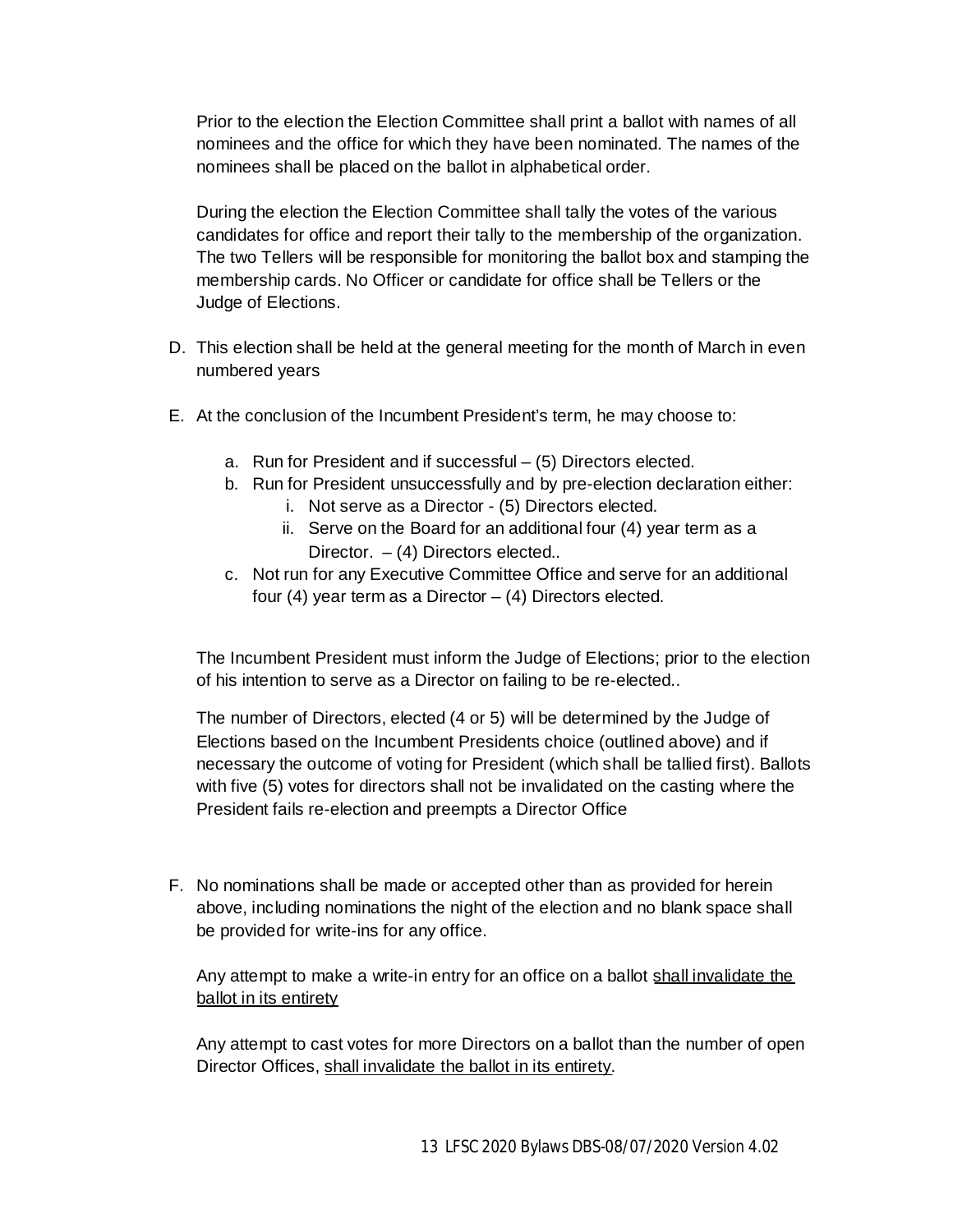- G. The Election Committee shall be in charge of the ballots and shall provide each adult member in good standing and having attended at least six meetings during the previous year, with a ballot. The Election Committee shall stamp each voter's membership card VOTED. A ballot box shall be provided to assure secrecy.
	- a. Candidates for each open office must receive a majority (more than half) of the number of eligible ballots in any casting of ballots to be declared elected.

Calculating the minimum number of votes to attain a majority

- i. Odd numbers of eligible ballots divide the number of eligible ballots by two and add  $\frac{1}{2}$ . Example **35** eligible ballots (35/2 =  $17.5, +.5 = 18$
- ii. Even numbers of eligible ballots divide the number of eligible ballots by two and add 1. Example  $36$  eligible ballots  $(36/2 = 18,$  $+ 1 = 19$
- b. Each elected Office shall be excluded from appearing in any additional casting of ballots
- c. On each ballot casting, multiple candidates for the Offices of Director may receive a majority. The selection of candidates receiving a majority to be declared elected shall be done as follows:
	- i. In the order of most votes received to least votes received.
	- ii. On selecting the candidate to fill the last unelected Director Office; if at least one other candidate has an equal number of votes.
		- 1. **A tie condition will be declared and any elected** candidates; who received the "tie" number of votes will be vacated from being elected.
		- 2. All candidate(s) receiving fewer votes than the "tie" number will be excluded from all further balloting. Candidates who tied on this ballot:
			- a. Will be considered to not have received a majority.
			- b. Be on a runoff ballot if three (3) ballots have not been recast...
- d. In the event that no candidate for any office or insufficient candidates for the Office of Director; receives a majority of the number of eligible ballots, then the ballots will be recast up to three (3) times for only such office or offices.
- e. If, after three (3) runoff votes (casting of ballots), there is no majority winner for any office, that office shall remain open and shall be filled by the Executive Board within thirty (30) days.
- f. The Election Committee shall certify the election results and immediately report the same at the general meeting for the month of March.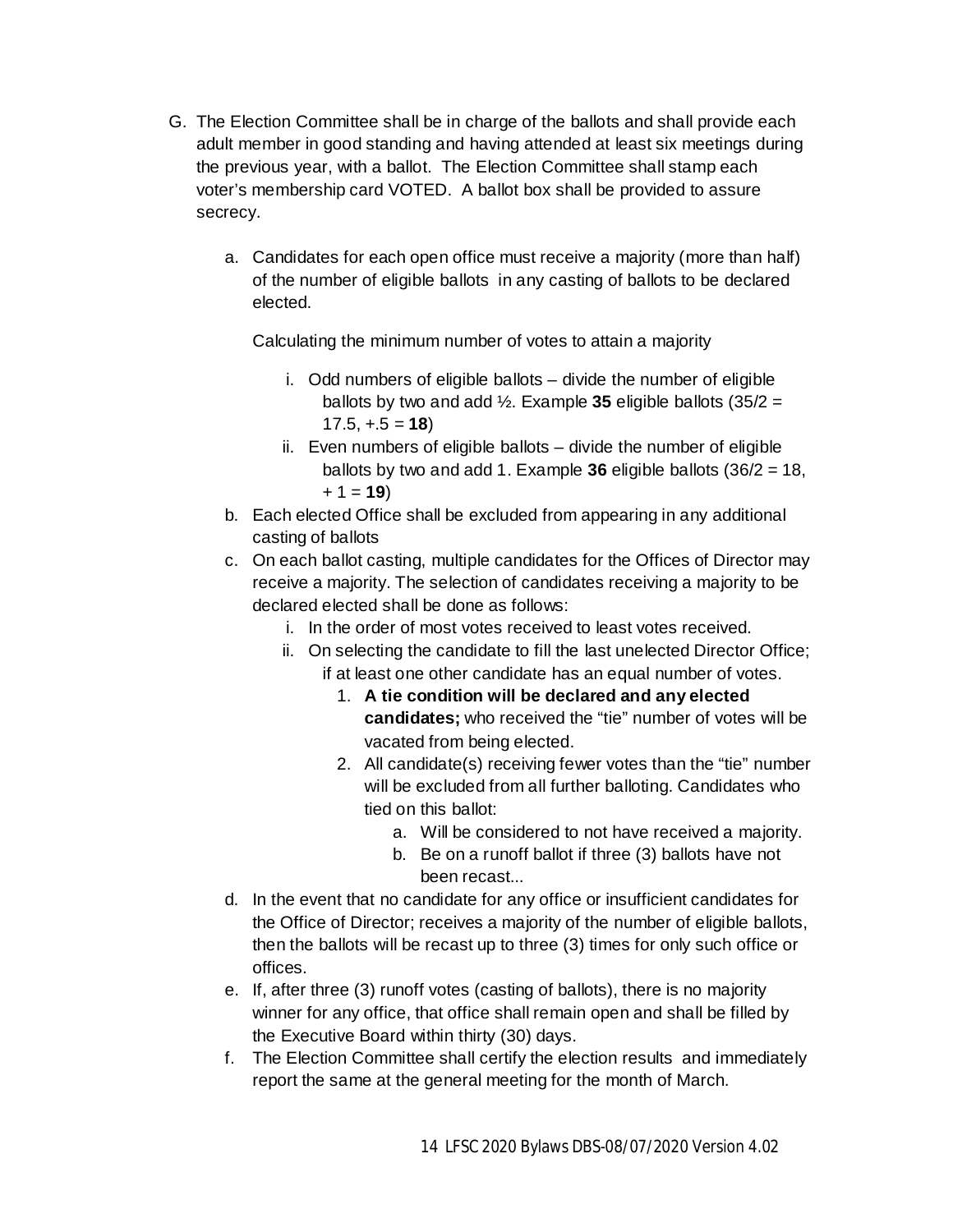- H. Any challenge to the election results certified by the Election Committee must be made in writing and submitted to the Judge of Elections on or before the date of the April general meeting. All challenges to the election results must be resolved in accordance with the Club's bylaws by a majority vote of the eligible members present at the April meeting.
- I. Ballots shall be kept in the Club safe for a period of one year. They shall be made available for review by any candidate or member by request
- J. Beginning in March of the year 2020 and for each year divisible by four (4), thereafter, newly elected Officers shall take office at the general meeting for the month of March.
- K. If a vacancy of office occurs between elections, the Executive Board shall, as soon as practicable, fill the un-expired term of any such office.

## Article VIII – Suspension, Expulsion, Disciplinary Action or Removal of an Executive Board Member / LFSC Member

- A. Any member's actions that are not considered to be in the best interest of the club may result in their access to LFSC facilities being immediately suspended during investigation of the member's actions.
- B. On completion of the incident investigation, the Executive Board will review the results electronically or in person and with a two-thirds (2/3) or more majority vote of the Executive Board, implement sanctions based on the member's actions; the Executive Board shall have the power to implement one or more of the following:
	- a. Suspension for a specified period of time
	- b. Expulsion
	- c. Restriction of access to one or multiple club facilities
	- d. Mandatory safety training at the members expense

for any member of this Club violating the rules and regulations, or for condoning a violation by another member or for conduct unbecoming of a member.

The Executive Board will send the member a written notice of the incident details, investigation results, the Executive Board's decision and disciplinary action (if any). An opportunity to appear before the Executive Board to appeal the decision and results, may be extended based on discussion with the President (or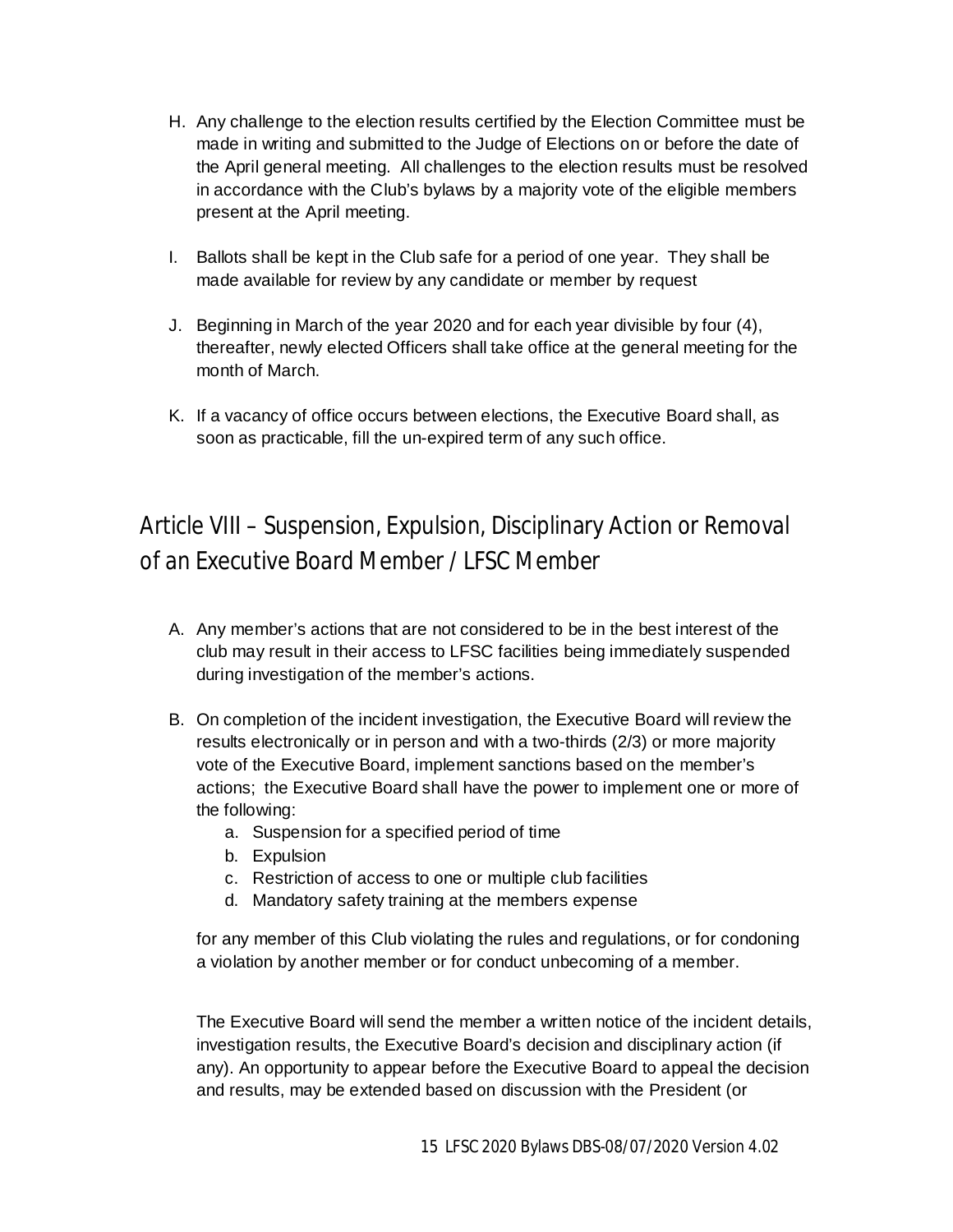designated member of the Executive Board).The time, type (in person or electronic) and place of the meeting will be determined by the Executive Board., and will at the same time furnish the member with a copy of the charges. The failure of the member to appear will indicate acceptance of the Executive Board's decision.

C. The Executive Board shall have the power to recommend removing any Board Member of this Club from his position for failure to perform duties related to their elected position.

A majority vote of the Executive Board (consisting of a quorum) shall be required for this recommendation. Any recommendation to remove a Board Member will be presented to the President and it will be put on the agenda to be discussed at the next Board Meeting.

The Executive Board shall make a report of the result of their review at the next general meeting, with resolutions covering the punishment which they recommend the Membership adopt. When the Board's report is read, the accused Executive Board Member will be permitted to make his statement of the case, the Board being allowed to reply. The accused then retires from the building, and the Membership acts upon the resolutions and recommendations submitted by the Executive Board. The Executive Board will act upon the issue in accordance with the membership vote.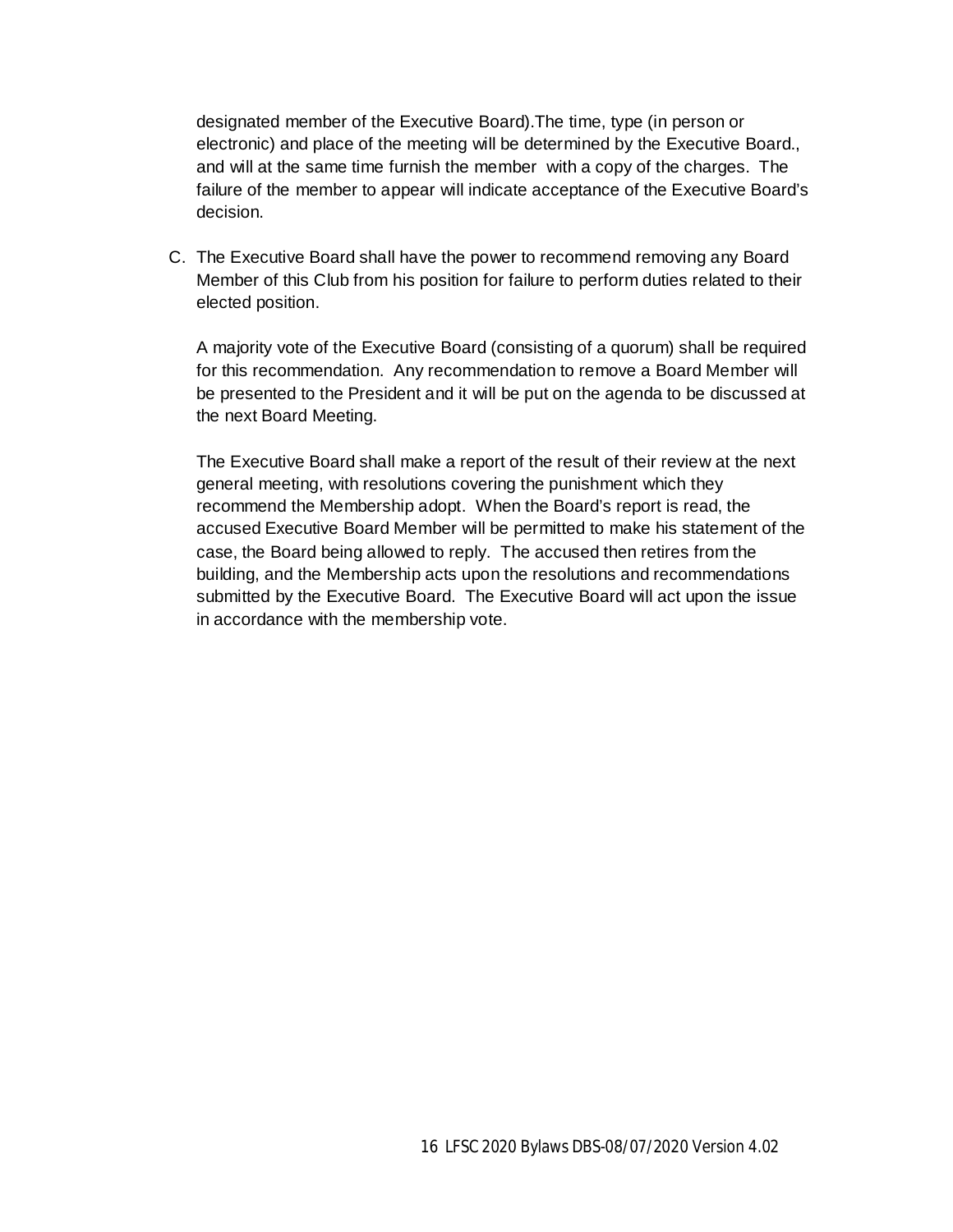### Article IX – Intoxicating or Impairing Substances

- A. If a member or a guest appears under the influence of these substances, to the extent that he becomes noisy or boisterous or acting in an unsafe manor, he shall be removed from the premises.
- B. In case the property is leased to any organization or individual, Section "A." will also be observed and obeyed by that party or organization.
- C. Alcoholic beverages may be served at social activities if approved at the previous meeting by a majority vote of the membership.
- D. Members under the influence of these substances are not permitted to use any range under any circumstances.

### Article X – Dissolving of Club

In the event that this organization shall cease to function in accordance with Article II or no longer continues as a Club, the assets of the Club shall be sold, all encumbrances to be paid and the balance shall be donated to charitable organizations (within Plum Borough) approved by the Executive Board and the membership.

### Article XI – Review of Bylaws

The Bylaws shall be reviewed each calendar year by a Bylaws Committee appointed at a general meeting in the month defined in the Policies Document. All motions to change or to make additions to these Bylaws will be read at three (3) separate general meetings before the Chair will entertain a vote. Two thirds 2/3 majority vote of members present who qualify will be required for approval of any changes or additions. Members must have attended two of the three meetings and readings in order to be eligible to vote.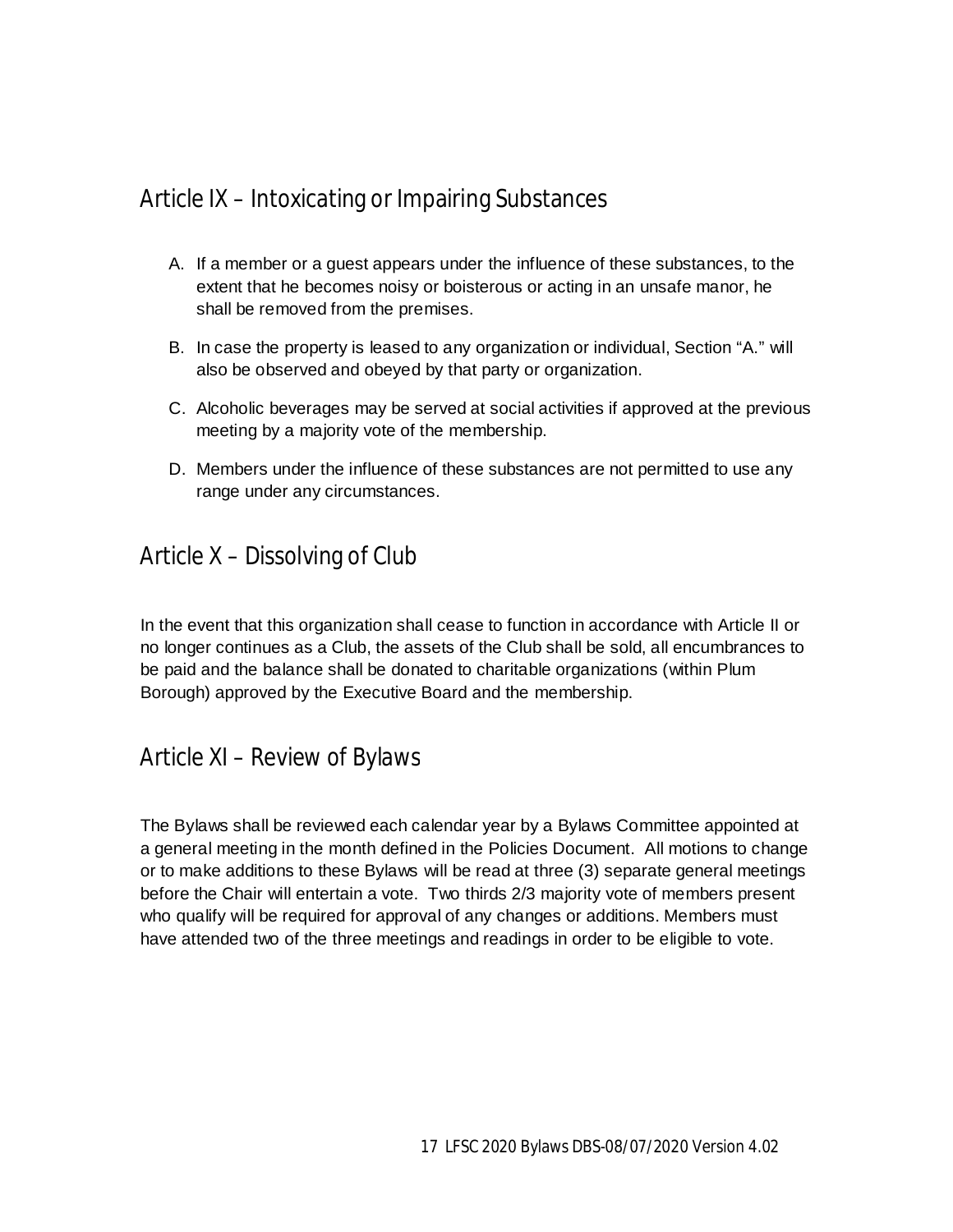### Article XII – Junior Membership Bylaws

- A. Any person under the age of 18 may become a Junior member of this organization provided an adult member has proposed them.
- B. No initiation fees shall be required, but annual dues shall be paid by each Junior member on or before a date determined by the Policies Document. A Junior member who does not have their dues paid by the determined date shall be suspended until their dues are paid up to date.
- C. One parent (mother, father or guardian) must sign a release card attached to the application form, for each Junior member applicant, relieving the organization of all liabilities or damage claims.
- D. No Junior member may hold an office in this organization, nor vote on any motion of the membership, or in the election of Officers of the organization.
- E. Junior members are not permitted to use any range without an adult member present on the range.
- F. Junior members are not permitted to use Club key cards.

#### Article XIII – Ranges

- A. The shooting ranges, defined by the Policies Document are open to members of the club in good standing or guests accompanied by a member with guest privileges.
- B. Outdoor ranges will be open during all daylight hours. Shooting hours on Sunday shall be 10:00 AM to dusk. All ranges may be closed for any activity. Lighted ranges may be used during scheduled night events.
- C. When having an approved social activity the shooting ranges can be closed upon the recommendation of the Executive Board.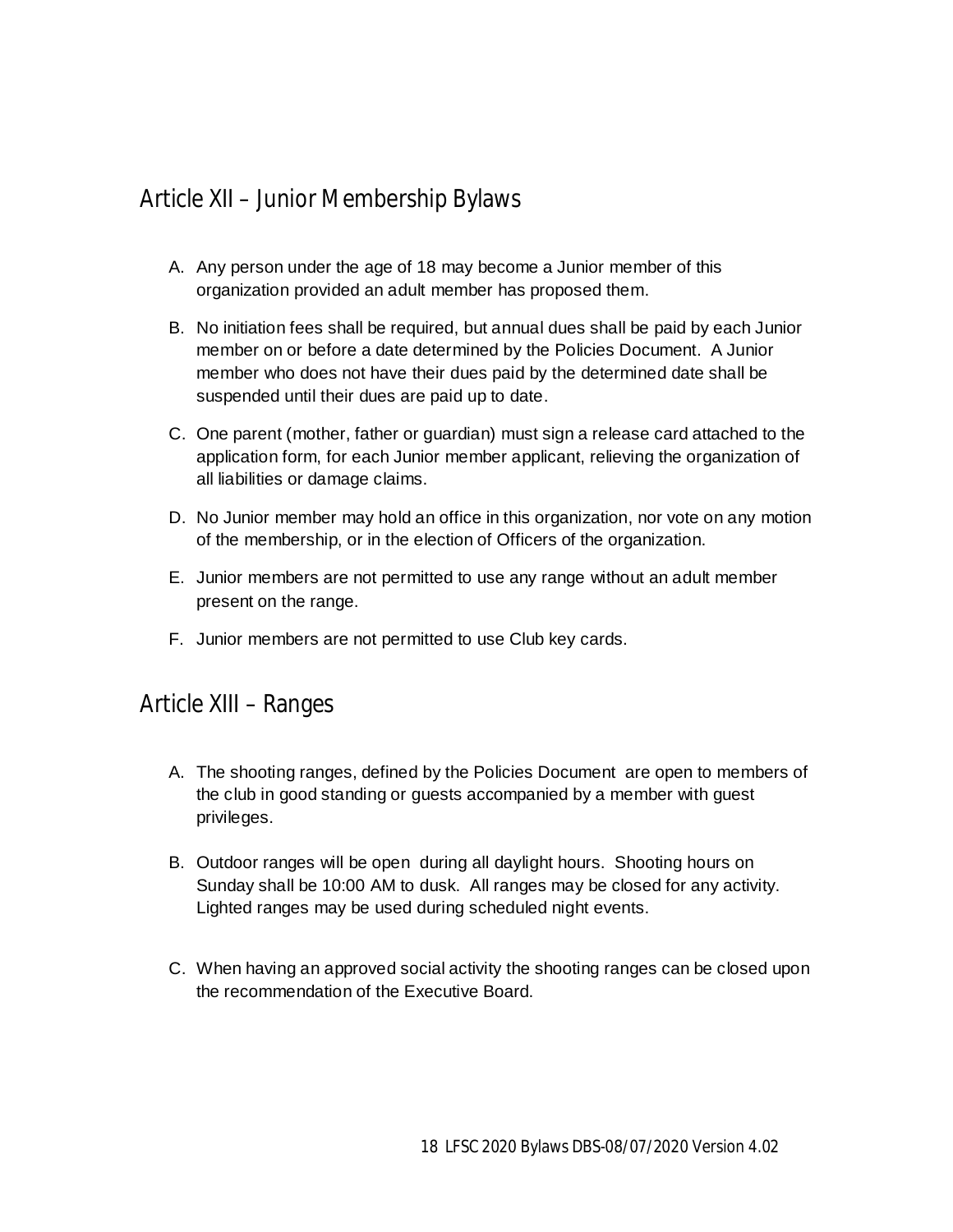### Article XIV - Structure and Rule

Once the organization adopts the basic structure and rules by which it is to be guided, these rules must be adhered to, and supersede standard parliamentary laws and any such rules which are not included will be governed by "Roberts Rules of Order Newly Revised".

### Article XV - Club Sponsored Activities

Club Activity is anything that the Club sponsors, such as, but not limited to, Cowboy Action Shoots, Trap Shooting, CMP Shoots, Basic Courses, and Hunter Safety etc. Unless it is a Club approved activity, no member can use the Club name in connection with any outside activity.

### Article XVI - Duties of the Financial Review Committee

Every year in the month of January; a Financial Review Committee comprised of four members in good standing shall be appointed by the Executive Board. Members of the Board of Directors, with the exception of the Club Treasurer, shall be excluded from the Review Committee. The Review Committee shall meet between the January and February general meetings to conduct the internal club review. Their report including the potential need for a periodic external review will be presented at the February General Meeting.

#### **External-Review**

Starting in the year 2020 and every five (5) years thereafter:

- A. A review of the Club for the prior fiscal year shall be performed by a CPA unless:
	- a. The Financial review committee; basing their decision on consideration of their report and all intervening Financial Review Committee reports for the prior years, recommends to the membership that no External review is necessary.
	- b. And the membership votes to accept the Financial Review Committee's recommendation and cancel the External-Review
- B. The CPA shall be chosen by the Executive Board based upon availability and cost comparisons, Executive Board members excluded. The CPA's report shall be made available to the membership at the general meeting following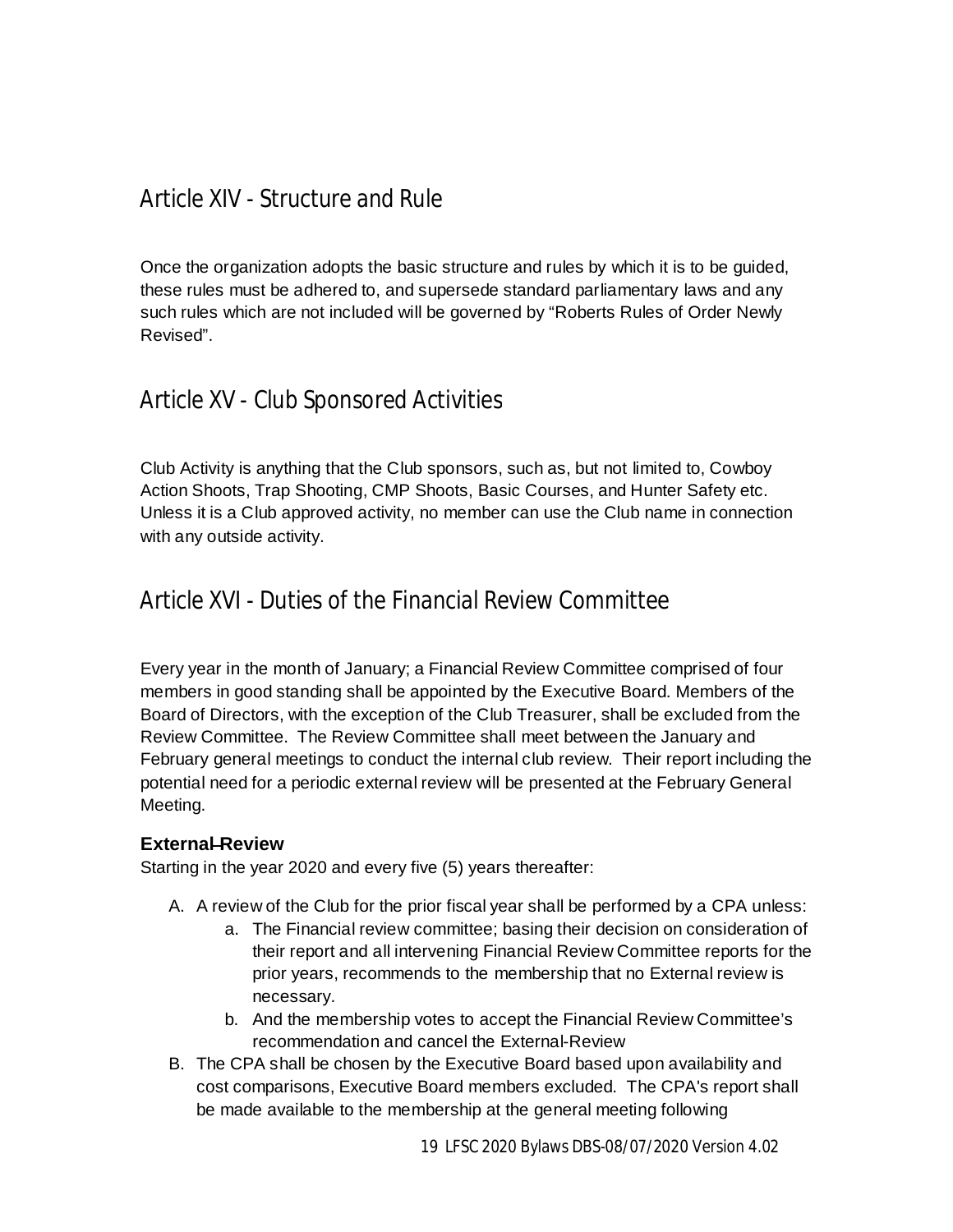completion of the review. An external review shall be completed once every four years. In a year that an external review occurs, an internal review will conducted prior to and in preparation for the external review

| Revision history |           |            |                                                   |
|------------------|-----------|------------|---------------------------------------------------|
| 1.01             | 9/7/2017  | <b>DBS</b> | Remove duplicate "best Interest" in duties of     |
|                  |           |            | treasurer.                                        |
| 2.0              | 4/15/2018 | <b>DBS</b> | Remove duplicate "of the club" phrase, update     |
|                  |           |            | indexing for Roberts rules reference and initiate |
|                  |           |            | 2018 bylaw review changes                         |
| 2.01             | 5/25/2018 | <b>DBS</b> | Consolidation of first review changes             |
| 2.1              | 9/6/2018  | <b>DBS</b> | Apply voted on changes                            |
| 2.11             | 9/7/2018  | <b>DBS</b> | Correct punctuation and font sizes                |
| 3.0              | 5/1/2019  | <b>DBS</b> | Initial changes review                            |
| 3.01             | 5/10/2019 | <b>DBS</b> | Update election terms & financial review          |
| 3.02             | 5/17/2019 | <b>DBS</b> | Enable less than expulsion discipline of member   |
| 3.1              | 9/4/2019  | <b>DBS</b> | Apply voted on changes                            |
| 3.11             | 9/9/2018  | <b>DBS</b> | Correct typos                                     |
| 4.00             | 6/30/2020 | <b>DBS</b> | Initial 2020 changes draft                        |
| 4.01             | 7/28/2020 | <b>DBS</b> | Version to vote on                                |
| 4.02             | 10/7/2020 | <b>DBS</b> | <b>Approved Revisions</b>                         |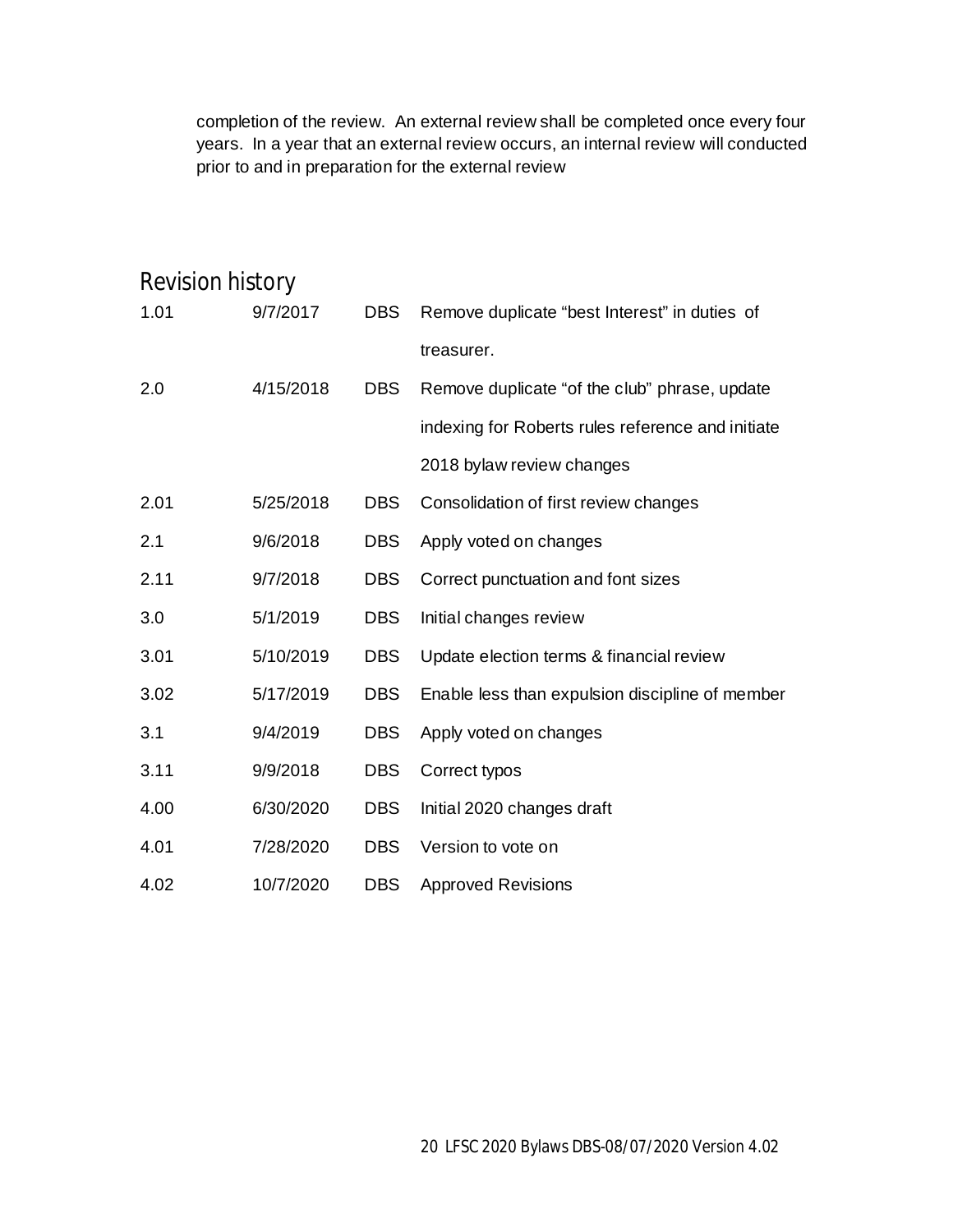## $\overline{\zeta}$

### $\overline{1}$

## $\overline{2}$

## $\overline{3}$

|--|--|--|--|--|--|

### $\overline{6}$

|--|--|--|

## $\overline{A}$

| a majority (more than half) 14 |  |
|--------------------------------|--|
|                                |  |
|                                |  |
|                                |  |
|                                |  |

| acting in an unsafe manor 17             |  |
|------------------------------------------|--|
|                                          |  |
| actions that are not considered to be in |  |
| the best interest of the club 15         |  |
|                                          |  |
|                                          |  |
| additional casting of ballots 14         |  |
|                                          |  |
|                                          |  |
| adult member  9, 14, 18                  |  |
|                                          |  |
|                                          |  |
|                                          |  |
| Alcoholic beverages  17                  |  |
| All candidates shall complete and        |  |
| submit an application 11                 |  |
| All money collected 10                   |  |
| alphabetical order 13                    |  |
| an external review occurs  20            |  |
| an opportunity to appear 15              |  |
|                                          |  |
|                                          |  |
|                                          |  |
|                                          |  |
|                                          |  |
|                                          |  |
| application for office  11               |  |
|                                          |  |
|                                          |  |
|                                          |  |
|                                          |  |
|                                          |  |
| approved 7, 12, 17, 18, 19               |  |
| approved by the organization 7           |  |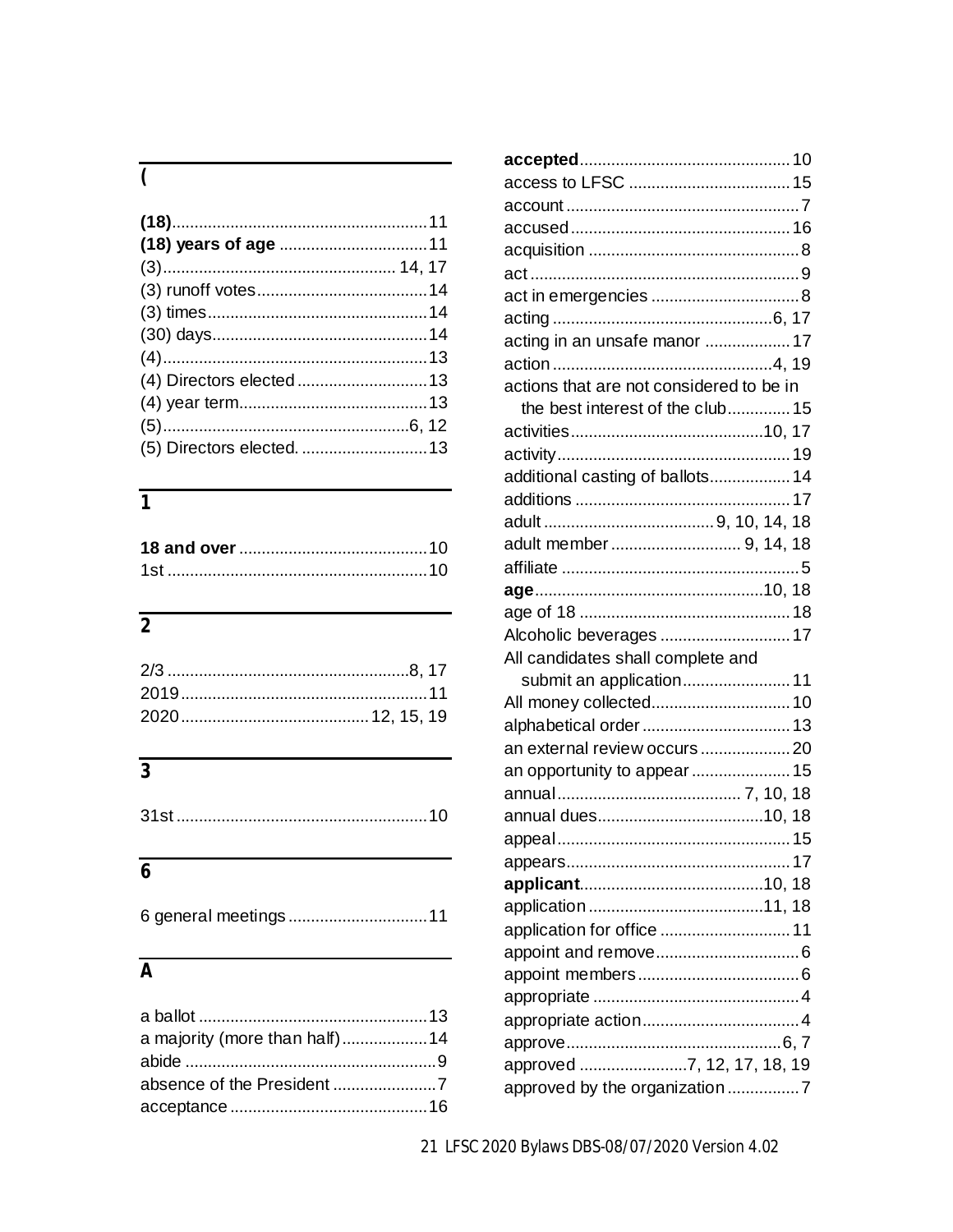| attended at least 6 general meetings11   |
|------------------------------------------|
| attended at least six 14                 |
| attended two of the three meetings17     |
|                                          |
| authorized by the Executive Board. 10    |
| availability and cost comparisons19      |
| available for review by any candidate or |
|                                          |
|                                          |

## *B*

| Ballots shall be kept in the Club safe15 |  |
|------------------------------------------|--|
| ballots will be recast  14               |  |
|                                          |  |
|                                          |  |
| be a member in good standing11           |  |
|                                          |  |
|                                          |  |
|                                          |  |
|                                          |  |
| best interest of the club  4, 8, 9, 15   |  |
| best interests of the Club  8            |  |
|                                          |  |
| Board/Committee Meetings 7               |  |
|                                          |  |
| breakdown by membership type 7           |  |
|                                          |  |
|                                          |  |
|                                          |  |
| by a majority vote of the eligible       |  |
|                                          |  |
|                                          |  |

### *C*

| Calculating the minimum number of          |  |
|--------------------------------------------|--|
| votes to attain a majority  14             |  |
| calendar year  7, 11, 17                   |  |
| cancel the External-Review 19              |  |
| candidate11, 12, 13, 14, 15                |  |
| candidates for the respective office  11   |  |
| Candidates must receive  14                |  |
| capital improvement expenditure  8         |  |
|                                            |  |
|                                            |  |
|                                            |  |
| certify the election results  14           |  |
|                                            |  |
|                                            |  |
|                                            |  |
| challenges to the election results must    |  |
| be resolved in accordance with the         |  |
|                                            |  |
|                                            |  |
| charge for lost or damaged9                |  |
|                                            |  |
| charge of the ballots  14                  |  |
|                                            |  |
|                                            |  |
| children under eighteen (18)  11           |  |
|                                            |  |
|                                            |  |
|                                            |  |
| Club 1, 4, 6, 7, 8, 9, 10, 11, 12, 15, 16, |  |
| 17, 18, 19                                 |  |
|                                            |  |
|                                            |  |
|                                            |  |
|                                            |  |
|                                            |  |
|                                            |  |
|                                            |  |
|                                            |  |
| Club sponsored activities 12               |  |
|                                            |  |

22 LFSC 2020 Bylaws DBS-08/07/2020 Version 4.02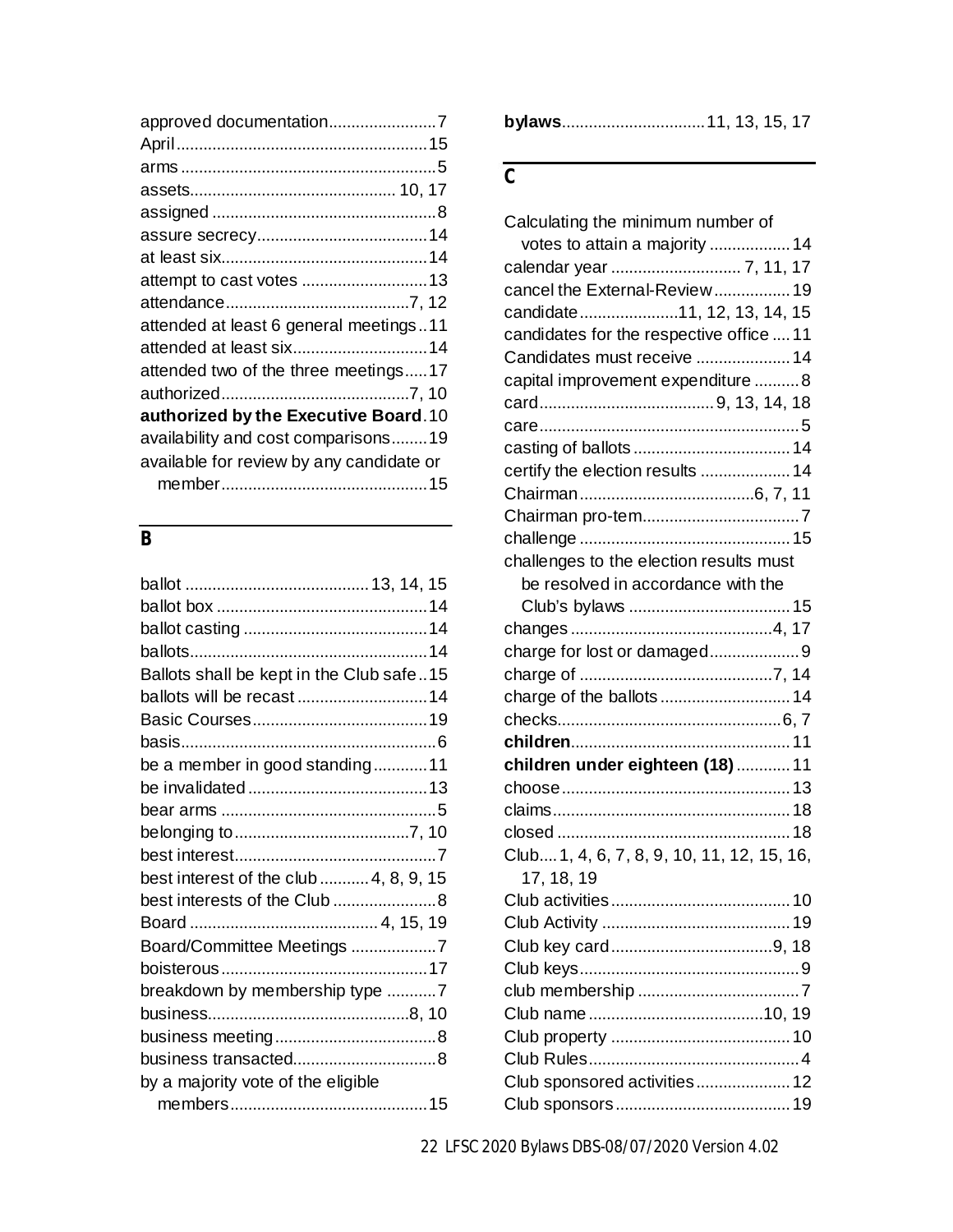| collect all Initiation and Gate Key fees7 |
|-------------------------------------------|
|                                           |
|                                           |
|                                           |
| Committee  7, 12, 13, 14, 15              |
|                                           |
| conclusion of the President's term  13    |
| condoning a violation15                   |
| conduct unbecoming of a member15          |
| confirm that each nominee for office11    |
|                                           |
|                                           |
|                                           |
|                                           |
|                                           |
|                                           |
| Cowboy Action Shoots  19                  |
|                                           |
|                                           |
|                                           |

## *D*

| declared a elected  14                |
|---------------------------------------|
|                                       |
|                                       |
| defined in the Policies Document10    |
|                                       |
| Definition of Executive Committee and |
|                                       |
|                                       |
|                                       |
|                                       |
|                                       |
|                                       |

| Directors4, 6, 8, 10, 12, 19            |  |
|-----------------------------------------|--|
| disburse all monies as the organization |  |
|                                         |  |
| Disciplinary Action  15                 |  |
|                                         |  |
|                                         |  |
|                                         |  |
|                                         |  |
|                                         |  |
|                                         |  |
|                                         |  |
|                                         |  |
|                                         |  |
|                                         |  |
|                                         |  |
|                                         |  |
|                                         |  |
|                                         |  |

### *E*

| eighteen (18) years of age  11      |  |
|-------------------------------------|--|
| elected 6, 10, 12, 13, 15, 16       |  |
|                                     |  |
|                                     |  |
|                                     |  |
| Election Committee  12, 13, 14, 15  |  |
| Election Committee shall stamp each |  |
|                                     |  |
|                                     |  |
|                                     |  |
| eligible Family Member  9           |  |
|                                     |  |
|                                     |  |
|                                     |  |
|                                     |  |
|                                     |  |
| equipment acquisition  8            |  |
|                                     |  |
| even numbered years  13             |  |
|                                     |  |
|                                     |  |
|                                     |  |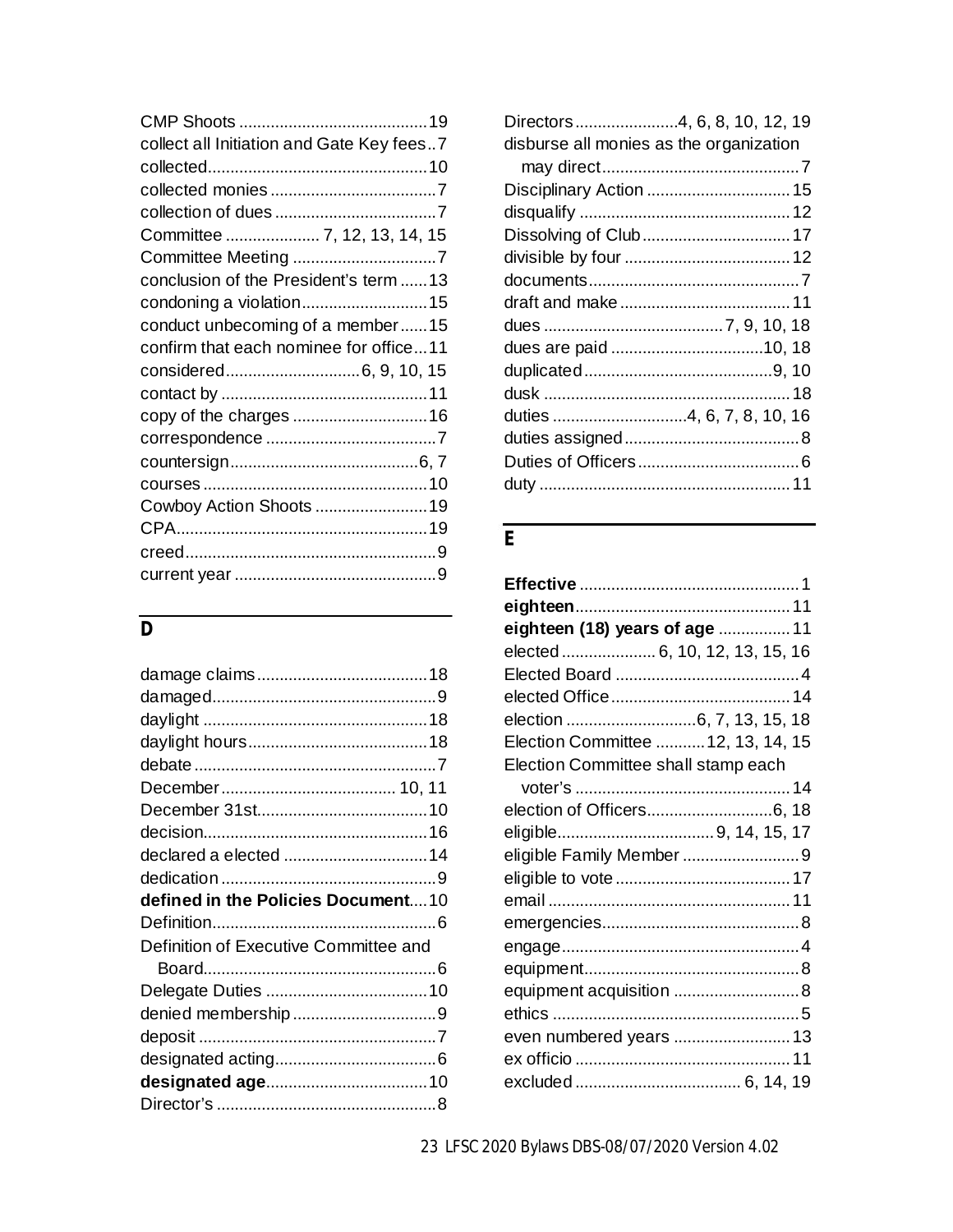| Executive Board.4, 6, 7, 8, 9, 10, 11, 14, |  |
|--------------------------------------------|--|
| 15, 16, 17, 18, 19                         |  |
| Executive Board Member 16                  |  |
|                                            |  |
| Executive Committee and Board6             |  |
| Executive Committee Motion8                |  |
|                                            |  |
|                                            |  |
|                                            |  |
|                                            |  |
| explicitly authorized by the LFSC          |  |
| Executive Committee9                       |  |
|                                            |  |
|                                            |  |
| external review 19, 20                     |  |
|                                            |  |

### *F*

| failure of any candidate  12                |  |
|---------------------------------------------|--|
| failure of the member to appear 16          |  |
|                                             |  |
| Family Membership 10, 11                    |  |
|                                             |  |
|                                             |  |
| fewer votes than the "tie" number 14        |  |
| fill the un-expired term of any such office |  |
|                                             |  |
|                                             |  |
|                                             |  |
| Financial Review Committee 5, 19            |  |
|                                             |  |
|                                             |  |
|                                             |  |
|                                             |  |
|                                             |  |
|                                             |  |
|                                             |  |
|                                             |  |
|                                             |  |
|                                             |  |
|                                             |  |
|                                             |  |

### *G*

| general business meeting 8                           |  |
|------------------------------------------------------|--|
|                                                      |  |
|                                                      |  |
| general meeting 8, 11, 12, 13, 14, 15, 16,<br>17, 19 |  |
| good standing  6, 9, 10, 11, 14, 18, 19              |  |
|                                                      |  |
| Government of the United States5                     |  |
|                                                      |  |
|                                                      |  |

## *H*

| husband and wife10 |  |
|--------------------|--|

### *I*

| immediately suspended  15 |  |
|---------------------------|--|
|                           |  |
|                           |  |
|                           |  |
|                           |  |
|                           |  |
| incident investigation 15 |  |
|                           |  |
|                           |  |
|                           |  |
|                           |  |
|                           |  |
|                           |  |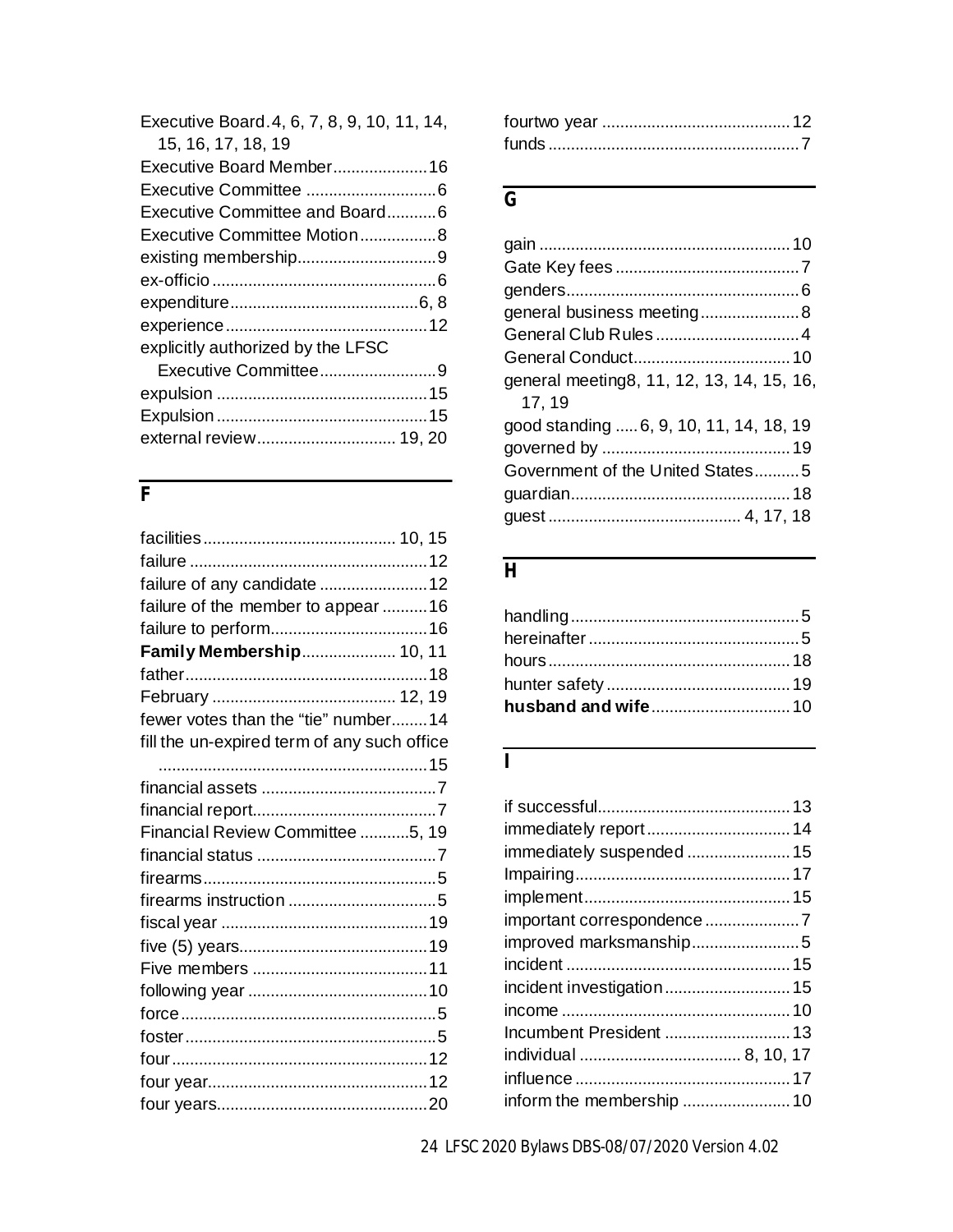| information necessary11                   |  |
|-------------------------------------------|--|
|                                           |  |
|                                           |  |
|                                           |  |
| initiation fees 10, 18                    |  |
| Initiation fees and dues10                |  |
| Initiation Fees and Dues 10               |  |
|                                           |  |
| insufficient candidates  14               |  |
| intention to serve as a Director prior to |  |
|                                           |  |
|                                           |  |
| interest bearing account or accounts  7   |  |
|                                           |  |
| internal club review19                    |  |
|                                           |  |
|                                           |  |
| Intoxicating or Impairing Substances17    |  |
| investigation results 15                  |  |

## *J*

| join as a new member  10  |  |
|---------------------------|--|
| Judge of Election  12, 13 |  |
|                           |  |
|                           |  |
| junior member  11, 18     |  |
|                           |  |

## *K*

### *L*

| Logan's Ferry Sportsmen's Club1, 5 |  |
|------------------------------------|--|
|                                    |  |

#### *M*

| majority 8, 9, 12, 14, 15, 16, 17         |
|-------------------------------------------|
| majority vote 9, 12, 15, 16, 17           |
| make available to all candidates  11      |
| manage the Range 4                        |
| Mandatory safety training 15              |
| March12, 13, 14, 15                       |
|                                           |
|                                           |
| may choose to serve on the board for an   |
| additional (4) year term as a Director    |
|                                           |
| may from time to time 10                  |
|                                           |
| means of communication 11                 |
| meeting6, 7, 8, 14, 17, 19                |
| member  4, 5, 6, 7, 8, 9, 10, 11, 14, 15, |
| 16, 17, 18, 19                            |
|                                           |
| member's actions  15                      |
| Members in Arrears 10                     |
|                                           |
|                                           |
| membership 4, 8, 9, 10, 13, 14, 16, 17,   |
| 18, 19                                    |
|                                           |
| membership cards9, 13                     |
|                                           |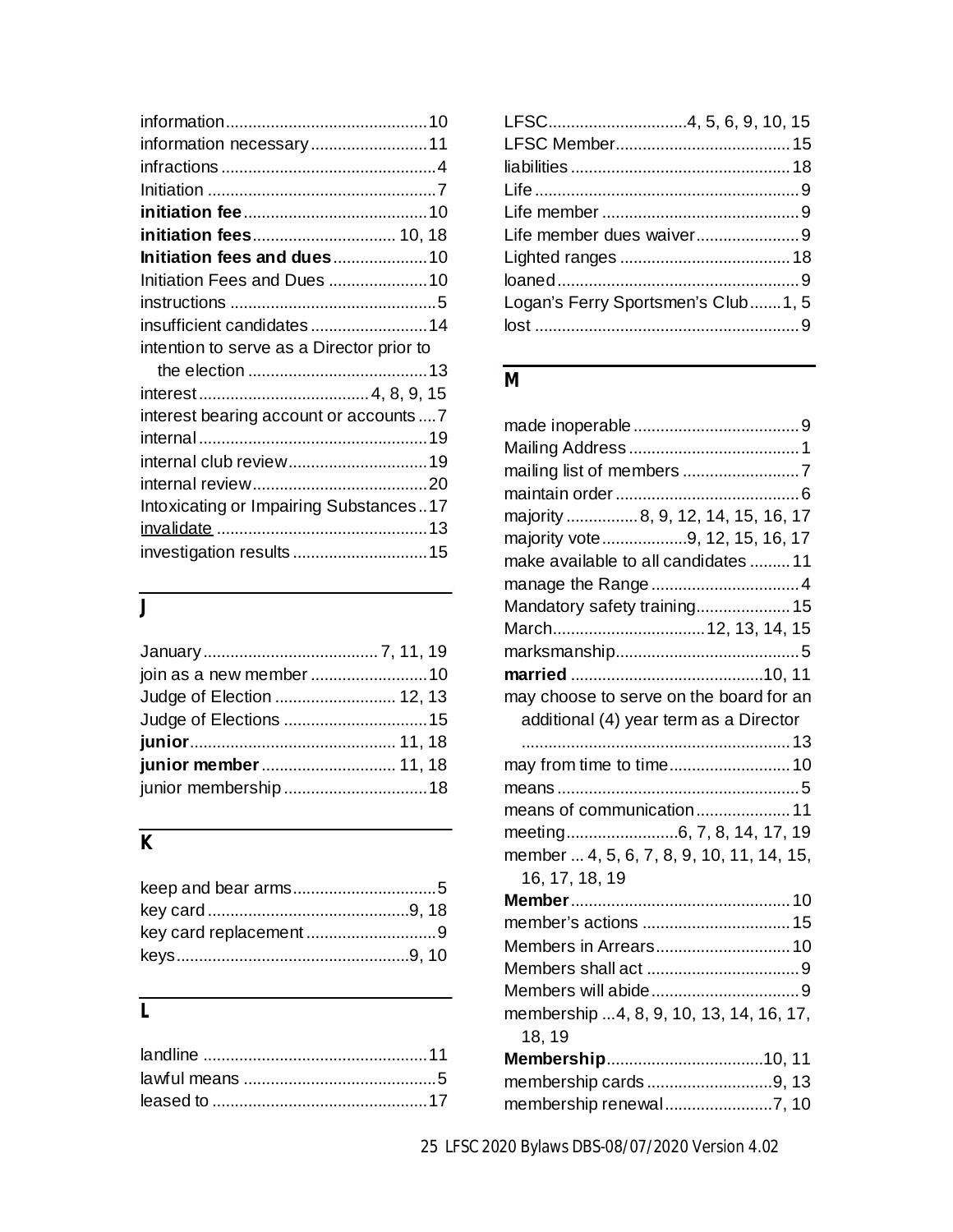| Membership Secretary4, 6, 7, 11, 12 |
|-------------------------------------|
| Membership shall be open to9        |
| membership validity4                |
| membership votes 19                 |
|                                     |
|                                     |
| minutes of the previous 7           |
|                                     |
|                                     |
|                                     |
|                                     |
| month11, 12, 13, 14, 15, 17, 19     |
|                                     |
|                                     |
| monthly financial report 7          |
|                                     |
|                                     |
|                                     |
| must inform the Judge of Election13 |

### *N*

| Name and Title of this organization5     |
|------------------------------------------|
| names of all nominees and the office.13  |
|                                          |
|                                          |
|                                          |
|                                          |
| newly elected Officers  15               |
|                                          |
| no candidate for any office 14           |
| no majority winner for any office14      |
| No Officer or candidate  13              |
| no one candidate for office receives a   |
|                                          |
|                                          |
|                                          |
|                                          |
| Nominating Committee 11, 12              |
|                                          |
| nominations the night of the election 13 |
| Nominations, Elections, and              |
|                                          |
|                                          |

| non-customary expenditures 6, 7        |  |
|----------------------------------------|--|
| none of whom shall include the sitting |  |
|                                        |  |
|                                        |  |
|                                        |  |
| not be a junior member  11             |  |
| not be considered to be in good        |  |
|                                        |  |
|                                        |  |
|                                        |  |
|                                        |  |
|                                        |  |
| Not run for any Executive Committee    |  |
|                                        |  |
| Not serve as a Director  13            |  |
|                                        |  |
|                                        |  |
| number of eligible ballots  14         |  |
|                                        |  |
| numerical breakdown of the club        |  |
|                                        |  |
|                                        |  |

## *O*

| office  10, 11, 12, 13, 15, 18           |
|------------------------------------------|
| office shall remain open 14              |
|                                          |
|                                          |
|                                          |
|                                          |
|                                          |
|                                          |
|                                          |
| organization5, 6, 7, 10, 12, 13, 17, 18, |
| 19                                       |
|                                          |
|                                          |
| other approved documentation for         |
|                                          |
|                                          |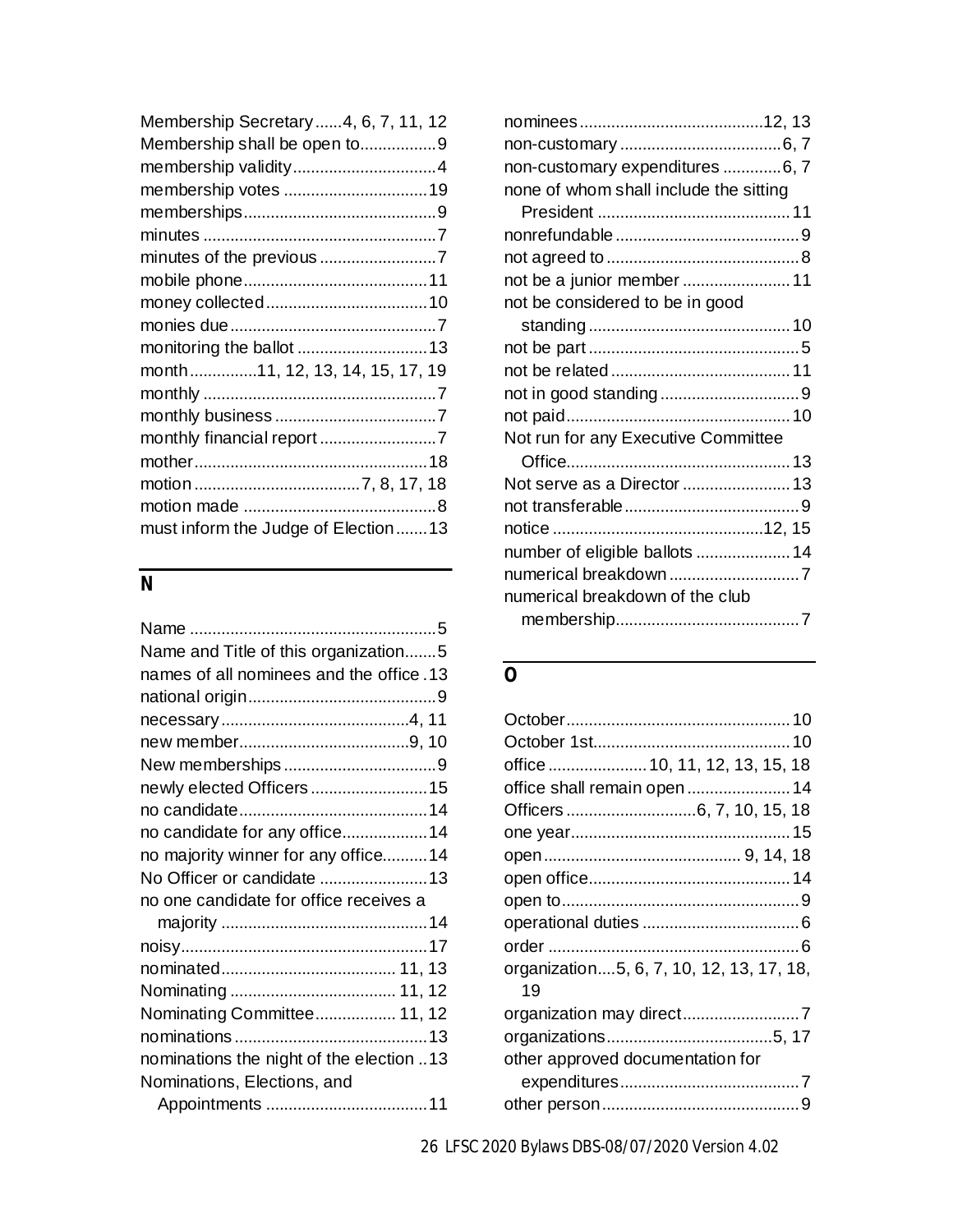| overthrow by force and violence5 |  |
|----------------------------------|--|

### $\overline{P}$

| Partial payments 10                        |
|--------------------------------------------|
| participate on the Nominating              |
|                                            |
|                                            |
|                                            |
| payment of the current year's dues9        |
| performed by a CPA19                       |
| period of one year15                       |
|                                            |
|                                            |
|                                            |
|                                            |
| placed on the ballot in alphabetical order |
|                                            |
|                                            |
|                                            |
| Policies and Procedures Document5          |
|                                            |
| Policies Document5, 7                      |
| Policies Document 10                       |
| Policies Document  10                      |
| Policies Document17                        |
| Policies Document 18                       |
| Policies Document 18                       |
| political subdivisions 5                   |
|                                            |
|                                            |
| pre-election declaration 13                |
|                                            |
| President 4, 6, 7, 8, 11, 12, 13, 16       |
|                                            |
| previous calendar year7                    |
|                                            |
|                                            |
|                                            |
|                                            |

| Privacy Statement  10                    |
|------------------------------------------|
|                                          |
|                                          |
| proactively engage with members4         |
|                                          |
|                                          |
|                                          |
| promote and foster by all lawful means 5 |
|                                          |
|                                          |
|                                          |
|                                          |
|                                          |
|                                          |
| purpose of this organization 5           |
|                                          |

#### $\overline{Q}$

|--|--|--|

### $\overline{R}$

| read at three separate general meetings |  |
|-----------------------------------------|--|
|                                         |  |
|                                         |  |
|                                         |  |
|                                         |  |
| receives a majority 14                  |  |
|                                         |  |
|                                         |  |
|                                         |  |
| Recording Secretary 4, 6, 7, 12         |  |
|                                         |  |
|                                         |  |
| reduced senior dues 10                  |  |
|                                         |  |
|                                         |  |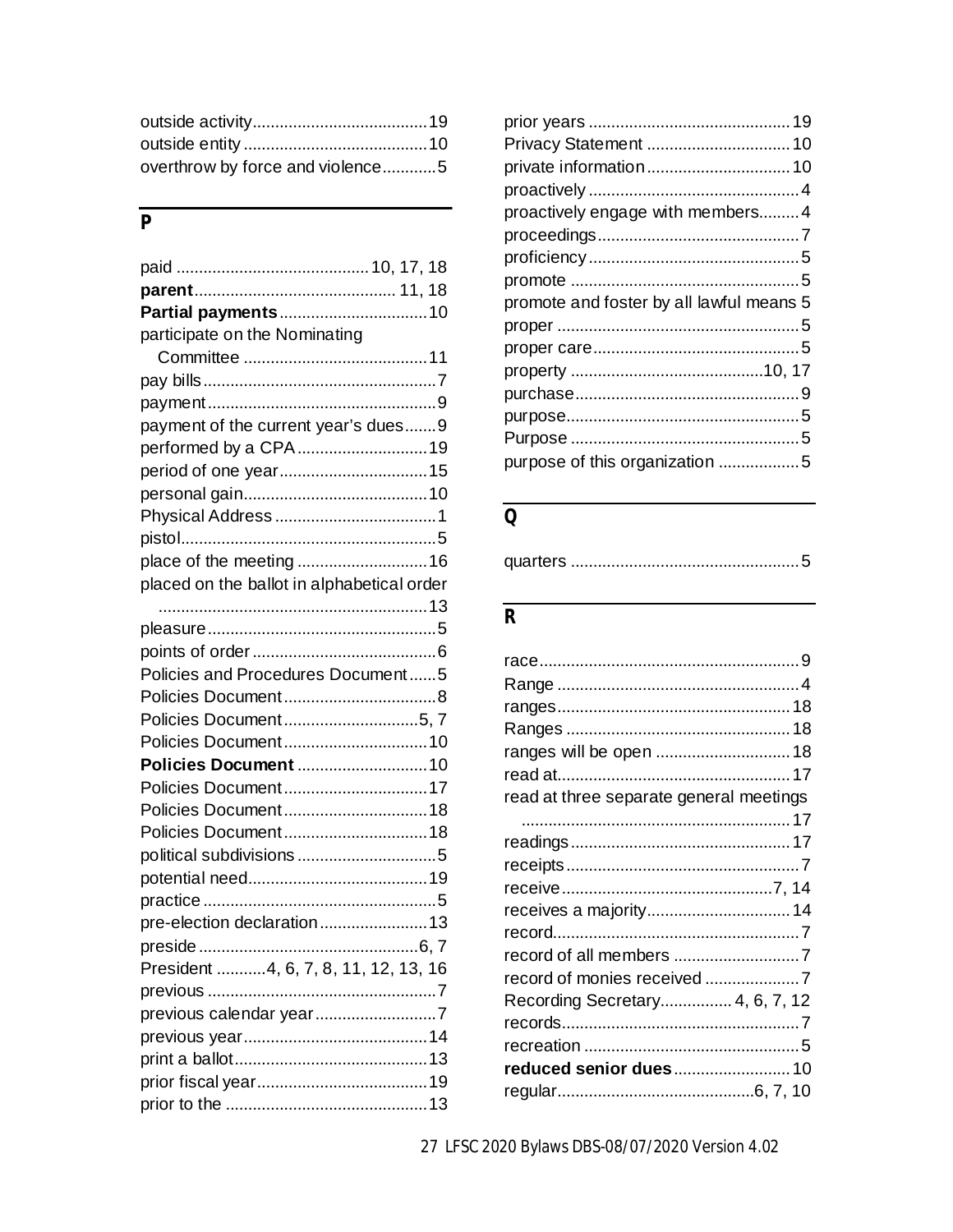| regular business meeting10             |  |
|----------------------------------------|--|
| regular meeting 6, 7, 10               |  |
| relationship acting as a "couple"11    |  |
|                                        |  |
|                                        |  |
|                                        |  |
|                                        |  |
|                                        |  |
| removing any Board Member of this      |  |
|                                        |  |
|                                        |  |
| report6, 7, 12, 13, 14, 16, 19         |  |
| report their tally to the membership13 |  |
|                                        |  |
|                                        |  |
| reports for the prior years 19         |  |
|                                        |  |
|                                        |  |
|                                        |  |
|                                        |  |
| Restriction of access  15              |  |
|                                        |  |
| Return of Club property  10            |  |
|                                        |  |
| Review Committee5, 19                  |  |
| Review of Bylaws17                     |  |
|                                        |  |
|                                        |  |
|                                        |  |
| right to keep and bear arms5           |  |
| Roberts Rules of Order Newly Revised   |  |
|                                        |  |
|                                        |  |
|                                        |  |
|                                        |  |
|                                        |  |
| rules must be adhered to 19            |  |
| rules which are not included 19        |  |
|                                        |  |
|                                        |  |
|                                        |  |

| ×                            |
|------------------------------|
| i<br>ł<br>I<br>۰.<br>×<br>۰. |
|                              |

safe ....................................................5, 15

| send membership renewal forms7             |  |
|--------------------------------------------|--|
|                                            |  |
|                                            |  |
| serve as a Director prior to the election  |  |
|                                            |  |
| serve for an additional 13                 |  |
| Serve on the Board  13                     |  |
|                                            |  |
|                                            |  |
| shall be excluded 14                       |  |
| shall be filled by the Executive Board. 14 |  |
| shall be Tellers or the Judge of           |  |
|                                            |  |
|                                            |  |
| shall not be accepted 10                   |  |
|                                            |  |
|                                            |  |
|                                            |  |
| Shooting hours on Sunday  18               |  |
|                                            |  |
|                                            |  |
| significant or relevant change7            |  |
|                                            |  |
|                                            |  |
|                                            |  |
|                                            |  |
|                                            |  |
|                                            |  |
|                                            |  |
|                                            |  |
|                                            |  |
|                                            |  |
|                                            |  |
| stamping the membership cards 13           |  |
|                                            |  |
| Structure and Rule 19                      |  |
|                                            |  |
| submitted to the Judge of Elections  15    |  |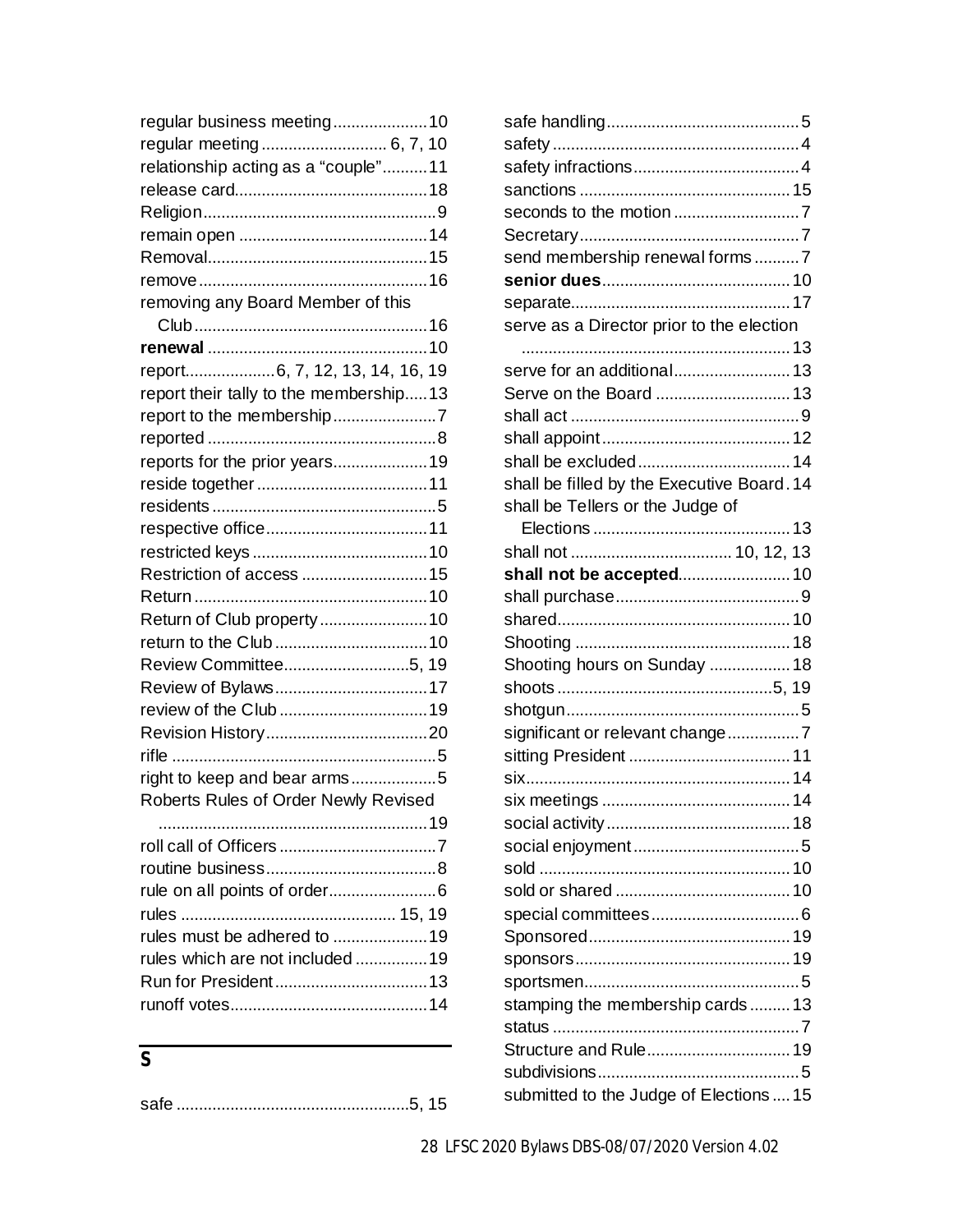| supersede standard parliamentary laws |  |
|---------------------------------------|--|
|                                       |  |
|                                       |  |
|                                       |  |
|                                       |  |
| Suspension, Expulsion, Disciplinary   |  |
| Action or Removal of an Elected       |  |
| Board Position / Member15             |  |
|                                       |  |

## $\overline{T}$

| thereafter11, 12, 15, 19        |  |
|---------------------------------|--|
|                                 |  |
|                                 |  |
|                                 |  |
|                                 |  |
|                                 |  |
|                                 |  |
|                                 |  |
|                                 |  |
|                                 |  |
| Treasurer 4, 6, 7, 10, 12, 19   |  |
|                                 |  |
|                                 |  |
| two person's cohabitating as a  |  |
|                                 |  |
|                                 |  |
| two thirds 2/3 majority vote 17 |  |
|                                 |  |
|                                 |  |

## $\overline{U}$

| up to three (3) times  14 |  |
|---------------------------|--|
|                           |  |
| Use and Club Name 10      |  |
|                           |  |

### $\overline{V}$

| vacancy of office occurs between           |  |
|--------------------------------------------|--|
|                                            |  |
|                                            |  |
|                                            |  |
|                                            |  |
| vetting a candidate  12                    |  |
| Vice President 4, 6, 7, 12                 |  |
|                                            |  |
| vote 8, 9, 10, 12, 15, 16, 17, 18          |  |
|                                            |  |
| vote of the Executive Board 15             |  |
|                                            |  |
|                                            |  |
| votes of the various candidates for office |  |
|                                            |  |
|                                            |  |
|                                            |  |

### $\overline{W}$

| waiver of their individual dues  9 |  |
|------------------------------------|--|
|                                    |  |
|                                    |  |
|                                    |  |
| willfully violating the rules and  |  |
|                                    |  |
|                                    |  |
|                                    |  |
|                                    |  |
|                                    |  |
|                                    |  |